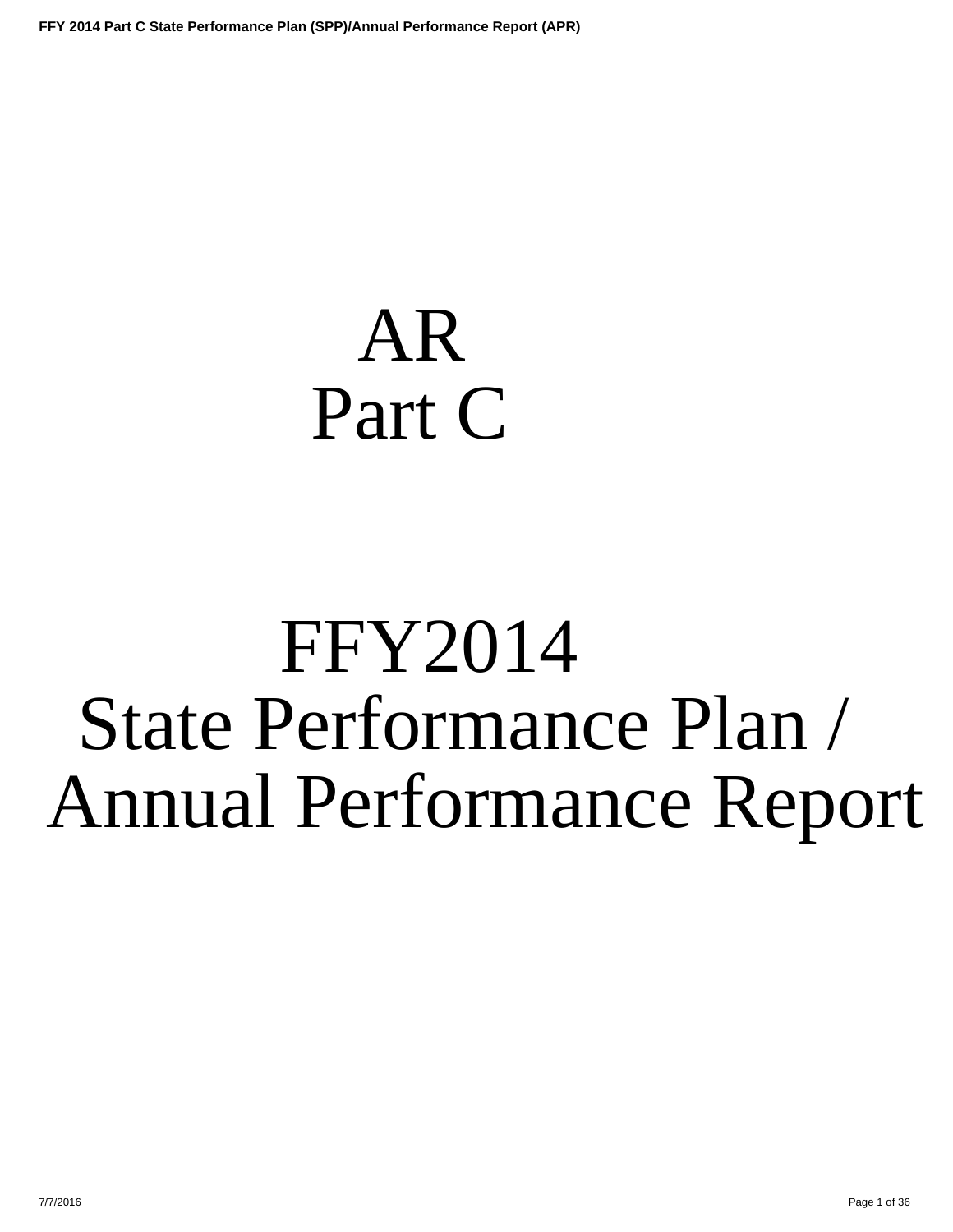# **Introduction to the State Performance Plan (SPP)/Annual Performance Report (APR)**

| <b>Executive Summary:</b>                                                                                                                                                                                                                                                                                                                                                                                                                                                                                                                                     |                                            |  |
|---------------------------------------------------------------------------------------------------------------------------------------------------------------------------------------------------------------------------------------------------------------------------------------------------------------------------------------------------------------------------------------------------------------------------------------------------------------------------------------------------------------------------------------------------------------|--------------------------------------------|--|
| The Arkansas Department of Human Services (ADHS) is the lead agency for the implemention and planning of the federal Part C grant. Within the ADHS, the Division of<br>Developmental Disability Services, Children Services is responsible for the management of activities related to the administration of the Part C program. First Connection is the<br>official program name for the Arkansas Part C program.                                                                                                                                            |                                            |  |
| The First Connections program has five uniquely formed units responsible for major system development. Units are as following: Fiscal Management, Data Management,<br>Comprehensive System of Professional Development Management, Program Management and Quality Assurance/Monitoring, Licensure and Certification Mangement. Staff<br>within each unit develop, analyze, coordinate and review all aspects of the system to ensure that Early Intervention Service(EIS) providers and staff comply with federal regulations<br>and state policy/procedures. |                                            |  |
| ADHS has Voucher Agreements with independent programs to provide supports and services on behalf of the Part C program. The work of the First Connection program is<br>guided by a general supervision system that assist EIS providers by providing training and technical assistance and programmatic administrative oversite to ensure compliance<br>with statutory requirments.                                                                                                                                                                           |                                            |  |
|                                                                                                                                                                                                                                                                                                                                                                                                                                                                                                                                                               |                                            |  |
| <b>Attachments</b>                                                                                                                                                                                                                                                                                                                                                                                                                                                                                                                                            |                                            |  |
| <b>File Name</b>                                                                                                                                                                                                                                                                                                                                                                                                                                                                                                                                              | <b>Uploaded By</b><br><b>Uploaded Date</b> |  |
| No APR attachments found.                                                                                                                                                                                                                                                                                                                                                                                                                                                                                                                                     |                                            |  |

# **General Supervision System:**

The systems that are in place to ensure that IDEA Part C requirements are met, e.g., monitoring systems, dispute resolution systems.

The Arkansas Department of Human Services, Division of Developmental Disability Services is responsible for the administration of the Part C statewide comprehensive program, formally known as First Connections. Arkansas' General Supervision System is comprised of policies and procedures that line up with Part C requirements to ensure that Early Intervention Service(EIS) programs are meeting federal and state requirements. First Connections has a Program and Quality Assurance/Monitoring Unit to oversee local program compliance with policies and procedures as stipulated in the monitoring manual.

During the 2015 reporting period, Arkansas' Part C program received full approval of the revised First Connections Policy Manual. Agency staff, distributed the approved policy to all EIS programs outlining the changes for guidance and clarification. Throughout the year, the monitoring staff use the Comprehensive Data System (CDS) to examine child records to ensure compliance with timelines and other program requirements. As part of the monitoring process, all EIS providers received an onsite record review on a three year monitoring cycle, however, programs who have ongoing concerns may receive visits at any time. Monitoring data described in the APR were acquired through the CDS and from desk audits, as well as, from interviews with local program staff as required.

Adminstrative staff developed additional tools to assist the monitoring staff in performing a thorough assessment of the EIS programs records. Also, the monitoring unit has other items available to ensure that local programs are provided the most up to date information to improve overall program performance.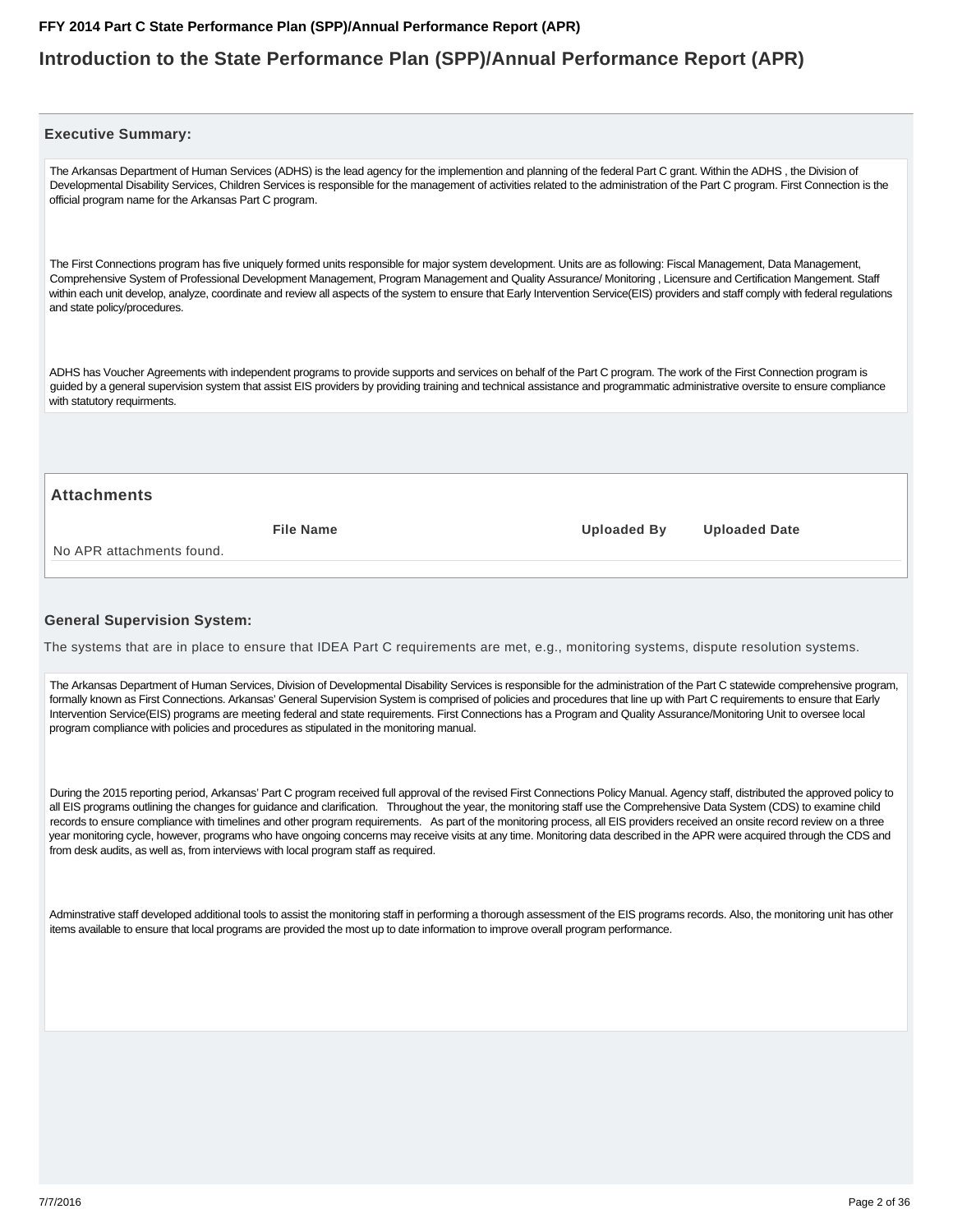| <b>Attachments</b>                                                         |                                                                                                                                                                                                                                                                                                                                                                                                                                                                                                                                                                                                                                                                                                                                                                                                                                                                                                                                                                                                                                                                                                                      |
|----------------------------------------------------------------------------|----------------------------------------------------------------------------------------------------------------------------------------------------------------------------------------------------------------------------------------------------------------------------------------------------------------------------------------------------------------------------------------------------------------------------------------------------------------------------------------------------------------------------------------------------------------------------------------------------------------------------------------------------------------------------------------------------------------------------------------------------------------------------------------------------------------------------------------------------------------------------------------------------------------------------------------------------------------------------------------------------------------------------------------------------------------------------------------------------------------------|
| <b>File Name</b>                                                           | <b>Uploaded By</b><br><b>Uploaded Date</b>                                                                                                                                                                                                                                                                                                                                                                                                                                                                                                                                                                                                                                                                                                                                                                                                                                                                                                                                                                                                                                                                           |
| No APR attachments found.                                                  |                                                                                                                                                                                                                                                                                                                                                                                                                                                                                                                                                                                                                                                                                                                                                                                                                                                                                                                                                                                                                                                                                                                      |
|                                                                            |                                                                                                                                                                                                                                                                                                                                                                                                                                                                                                                                                                                                                                                                                                                                                                                                                                                                                                                                                                                                                                                                                                                      |
|                                                                            |                                                                                                                                                                                                                                                                                                                                                                                                                                                                                                                                                                                                                                                                                                                                                                                                                                                                                                                                                                                                                                                                                                                      |
| <b>Technical Assistance System:</b>                                        |                                                                                                                                                                                                                                                                                                                                                                                                                                                                                                                                                                                                                                                                                                                                                                                                                                                                                                                                                                                                                                                                                                                      |
| early intervention service (EIS) programs.                                 | The mechanisms that the State has in place to ensure the timely delivery of high quality, evidenced based technical assistance and support to                                                                                                                                                                                                                                                                                                                                                                                                                                                                                                                                                                                                                                                                                                                                                                                                                                                                                                                                                                        |
| assist in creating quality action plans and assigning follow up as needed. | Arkansas Part C staff from multiple units, i.e.Professional Development, Monitoring, Data, and Fiscal management work collaboratively to provide ongoing Technical Assistance to<br>state service coordinators and EIS providers. Team members from respective units carefully examine program data on an continual basis to identify strengths and weakness, to                                                                                                                                                                                                                                                                                                                                                                                                                                                                                                                                                                                                                                                                                                                                                     |
| Coordinator.                                                               | Administrative staff systematically reference the philosophy and guiding principles of Early Intervention and provide clarification for best practices. Agency staff also educate EIS<br>providers regarding state and federal requirements as additional guidance. The Lead Agency provides technical assistance through various mechanisms that includes, but is not<br>limited to any combination of the following: Informal discussion with providers, clarification on requested record review, written policy briefs or clarifications, conference calls and<br>webinars, in-service training, provider meetings or onsite assistance. EIS providers are also given technical assistance in response to questions and requests for assistance.<br>Arkansas has assigned staff that addresses program related calls, letters, emails and request for assistance. State staff review the request and determines who whould be the<br>most appropriate person to assist with clarification. Based on the scope of the request, there might be a need to refer the matter to the Policy Manager and/ or the Part C |
| <b>Attachments</b>                                                         | First Connections maintains effective partnerships throughout the state to increase the capacity of the delivery of supports and services to infants and toddlers birth to three.<br>Arkansas Part C continues to receive high quality technical assistance and valuable resources from our national partners: Early Childhood Technical Assistance Center (ECTA<br>Center), IDEA Data Center (IDC), National Center for Systemic Improvement (NCSI), and from the Center for IDEA Early Childhood Data Systems (DaSY). Throughout the<br>reporting period, Lead Agency staff has taken advantage of conference calls, webinars, and other professional development opportunities made available through OSEP and OSEP<br>national technical assistance programs. Lead Agency staff attended national conferences and other Part C related meetings to ensure appropriate program administration.                                                                                                                                                                                                                    |
|                                                                            |                                                                                                                                                                                                                                                                                                                                                                                                                                                                                                                                                                                                                                                                                                                                                                                                                                                                                                                                                                                                                                                                                                                      |
| <b>File Name</b>                                                           | <b>Uploaded By</b><br><b>Uploaded Date</b>                                                                                                                                                                                                                                                                                                                                                                                                                                                                                                                                                                                                                                                                                                                                                                                                                                                                                                                                                                                                                                                                           |
| No APR attachments found                                                   |                                                                                                                                                                                                                                                                                                                                                                                                                                                                                                                                                                                                                                                                                                                                                                                                                                                                                                                                                                                                                                                                                                                      |
|                                                                            |                                                                                                                                                                                                                                                                                                                                                                                                                                                                                                                                                                                                                                                                                                                                                                                                                                                                                                                                                                                                                                                                                                                      |
| <b>Professional Development System:</b>                                    |                                                                                                                                                                                                                                                                                                                                                                                                                                                                                                                                                                                                                                                                                                                                                                                                                                                                                                                                                                                                                                                                                                                      |
|                                                                            | The mechanisms the State has in place to ensure that service providers are effectively providing services that improve results for infants                                                                                                                                                                                                                                                                                                                                                                                                                                                                                                                                                                                                                                                                                                                                                                                                                                                                                                                                                                           |
| and toddlers with disabilities and their families.                         |                                                                                                                                                                                                                                                                                                                                                                                                                                                                                                                                                                                                                                                                                                                                                                                                                                                                                                                                                                                                                                                                                                                      |
|                                                                            |                                                                                                                                                                                                                                                                                                                                                                                                                                                                                                                                                                                                                                                                                                                                                                                                                                                                                                                                                                                                                                                                                                                      |
| webinars, technical assistance, evaluation of presentations and follow-up. | The Arkansas Professional Development System involves many organized elements that include: face to face trainings, onsite coaching, formal assessment of program needs,                                                                                                                                                                                                                                                                                                                                                                                                                                                                                                                                                                                                                                                                                                                                                                                                                                                                                                                                             |
| toddlers and their families.                                               | Statewide training and the use of targeted materials, that with providing clarity to ensure effective implementation of the requirements under Part C and First Connection policy.<br>First Connections' ultimate goal of training activities, is to ensure accountability and promote recommended and evidence-based practices in meeting the needs of infants and                                                                                                                                                                                                                                                                                                                                                                                                                                                                                                                                                                                                                                                                                                                                                  |
| <b>Attachments</b>                                                         |                                                                                                                                                                                                                                                                                                                                                                                                                                                                                                                                                                                                                                                                                                                                                                                                                                                                                                                                                                                                                                                                                                                      |
| <b>File Name</b>                                                           | <b>Uploaded By</b><br><b>Uploaded Date</b>                                                                                                                                                                                                                                                                                                                                                                                                                                                                                                                                                                                                                                                                                                                                                                                                                                                                                                                                                                                                                                                                           |
| No APR attachments found.                                                  |                                                                                                                                                                                                                                                                                                                                                                                                                                                                                                                                                                                                                                                                                                                                                                                                                                                                                                                                                                                                                                                                                                                      |

Stakeholder Involvement: **v** apply this to all Part C results indicators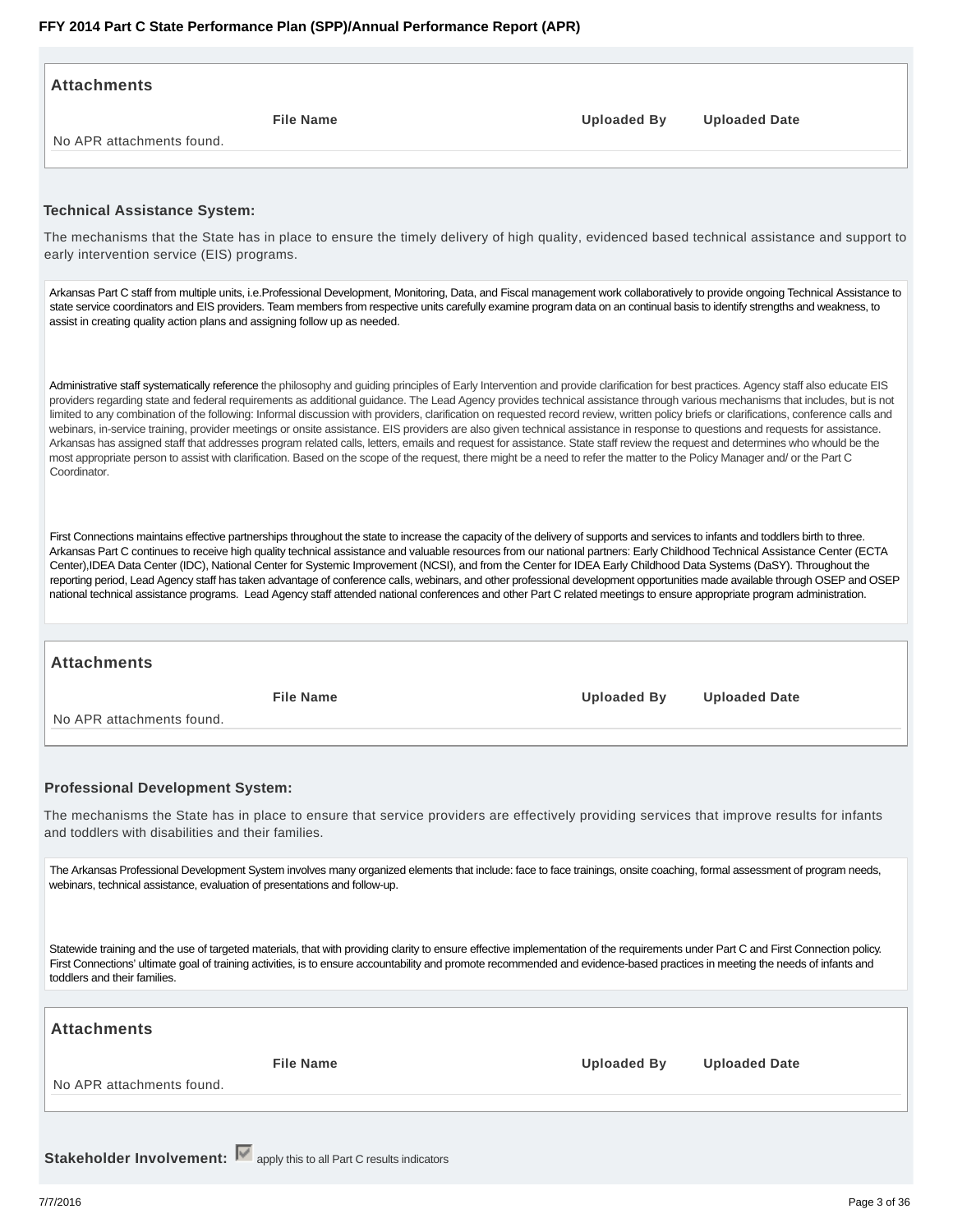The mechanism for soliciting broad stakeholder input on targets in the SPP, including revisions to targets.

Arkansas' State Interagency Coordinating Council serves as the primary stakeholder group for First Connections, providing ongoing guidance and input into the program development. Multiple opportunities for input are made available throughout the year. Part C program information and updates are provided regularly via email and routinely at each quarterly ICC meeting . The ICC has provided guidance on the SPP/APR, SIPP, data requirements, training activities and improvements and local Early Intervention Service Program status.

During the 2014-2015 reporting period, Arkansas' Part C program also collaborated with various stakeholders within the state, such as: Arkansas Department of Education, Arkansas Medicaid, Arkansas Head Start Association, Arkansas Department of Health, Arkansas School for the Deaf, local Early Intervention Providers, Zero to Three the Division of Child Care and Early Childhood Education, Division of Children and Family Services , Arkansas Disability Coalition and Division of Developmental Disabilities Services Administrative Personnel .

# **Attachments**

**File Name Uploaded By Uploaded Date**

No APR attachments found.

#### **Reporting to the Public:**

How and where the State reported to the public on the FFY 2013 performance of each EIS Program or Provider located in the State on the targets in the SPP/APR as soon as practicable, but no later than 120 days following the State's submission of its FFY 2013 APR, as required by 34 CFR §300.602(b)(1)(i)(A); and a description of where, on its Web site, a complete copy of the State's SPP, including any revision if the State has revised the SPP that it submitted with its FFY 2013 APR in 2015, is available.

A complete copy of the SPP/APR can be found on the Arkansas First Connections website at www.arkansas.gov/dhs /ddds/FirstConn. Also as required, the Lead Agency reported to the public on the state's website the performance of each local early intervention program status in meeting the states targets. Arkansas' Part C Administrative staff completed program determinations for all First Connections providers in the required areas as instructed in OSEP guidance documents.

| <b>Uploaded By</b> | <b>Uploaded Date</b> |
|--------------------|----------------------|
|                    |                      |
|                    |                      |
|                    |                      |
|                    |                      |
|                    |                      |
|                    |                      |
|                    |                      |
|                    |                      |
|                    |                      |
|                    |                      |
|                    |                      |
|                    |                      |
|                    |                      |
|                    |                      |
|                    |                      |
|                    |                      |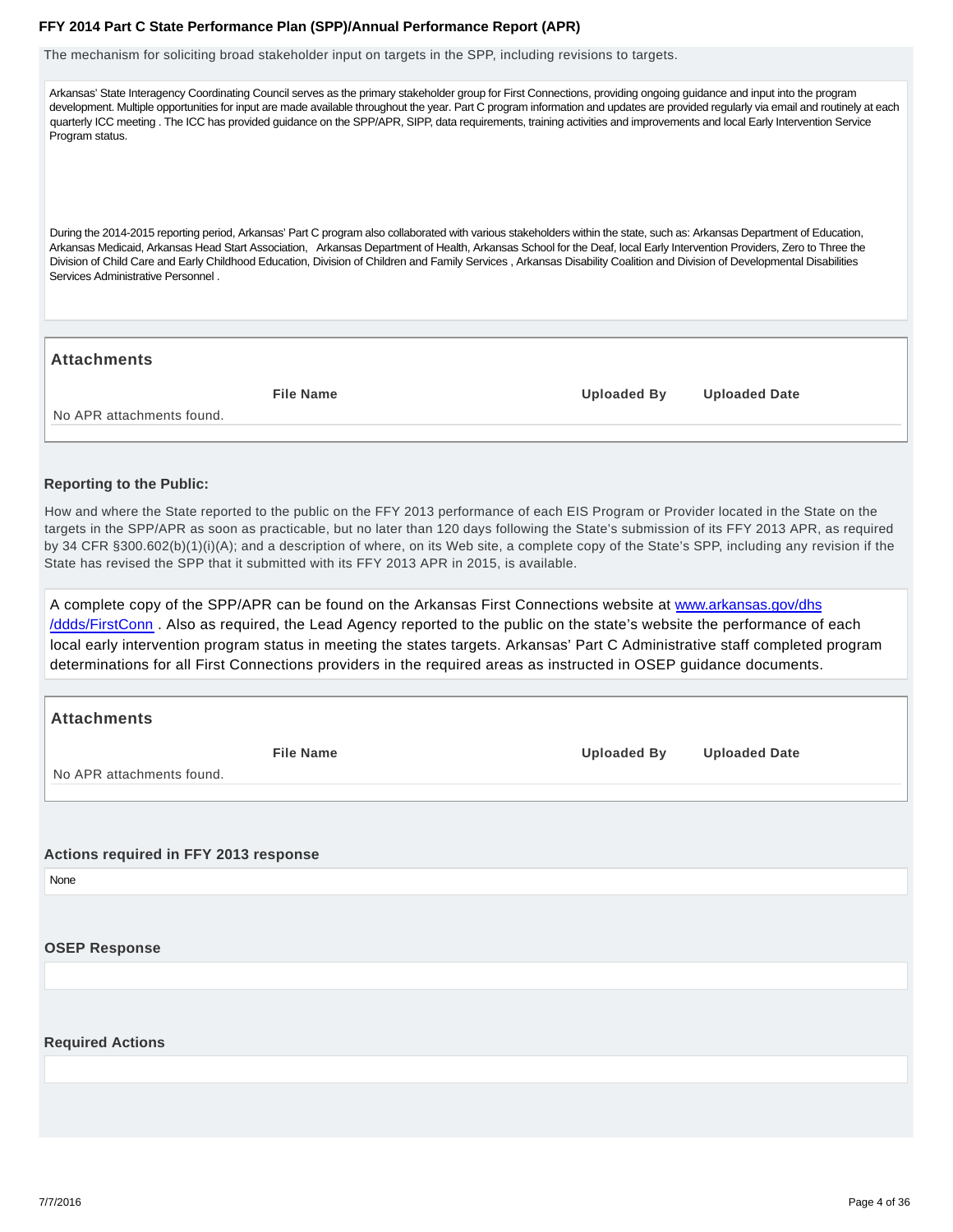# **Indicator 1: Timely provision of services**

Monitoring Priority: Early Intervention Services In Natural Environments

**Compliance indicator: Percent of infants and toddlers with IFSPs who receive the early intervention services on their IFSPs in a timely manner.**

**(20 U.S.C. 1416(a)(3)(A) and 1442)**

## **Historical Data**

#### Baseline Data: 2005

| <b>FFY</b>                                                 | 2004 | 2005   | 2006   | 2007   | 2008   | 2009   | 2010   | 2011   | 2012   | 2013   |
|------------------------------------------------------------|------|--------|--------|--------|--------|--------|--------|--------|--------|--------|
| Target                                                     |      |        | 100%   | 100%   | 100%   | 100%   | 100%   | 100%   | 100%   | 100%   |
| Data                                                       |      | 94.90% | 77.00% | 88.40% | 82.00% | 95.00% | 90.00% | 91.00% | 91.00% | 88.52% |
| Key:<br>Gray - Data Prior to Baseline<br>Yellow - Baseline |      |        |        |        |        |        |        |        |        |        |

# **FFY 2014 - FFY 2018 Targets**

| <b>FFY</b> | 2014 | 2015 | 2016 | 2017 | 2018 |
|------------|------|------|------|------|------|
| Target     | 100% | 100% | 100% | 100% | 100% |

## **FFY 2014 SPP/APR Data**

| Number of infants and toddlers with IFSPs<br>who receive the early intervention services<br>on their IFSPs in a timely manner | Total number of infants and toddlers with<br><b>IFSPs</b> | <b>FFY 2013</b><br>Data* | <b>FFY 2014</b><br>Target* | <b>FFY 2014</b><br><b>Data</b> |
|-------------------------------------------------------------------------------------------------------------------------------|-----------------------------------------------------------|--------------------------|----------------------------|--------------------------------|
| 318                                                                                                                           | 370                                                       | 88.52%                   | 100%                       | 100%                           |

| Number of documented delays attributable to exceptional family circumstances (this number will be added to the Number of infants and |  |
|--------------------------------------------------------------------------------------------------------------------------------------|--|
| toddlers with IFSPs who receive their early intervention services on their IFSPs in a timely manner)                                 |  |

**What is the source of the data provided for this indicator?**

- *<u>State monitoring</u>*
- **State database**

**Provide the time period in which the data were collected (e.g., September through December, fourth quarter, selection from the full reporting period).**

The Arkansas Part C program carefully chose the time period of February 1- April 30, 2015 to collect data to represent reporting for the full fiscal year. (2014)

**Describe how the data accurately reflect data for infants and toddlers with IFSPs for the full reporting period.**

Program data for this indicator is collected from the state's Comprehensive Data System (CDS). The First Connections Data Unit staff uses the inquiry process to validate the information gathered in the states data system. Data is collected from state service coordinators and local service providers. EIS providers use the CDS to report data on the infants and toddlers within their program. Also, providers and staff use the system to create an electronic record for each First Connections infants and toddlers.

The CDS was designed to capture and display data that accurately indicates the status of the infant and toddlers record at any given period of time. Part C staff are allowed direct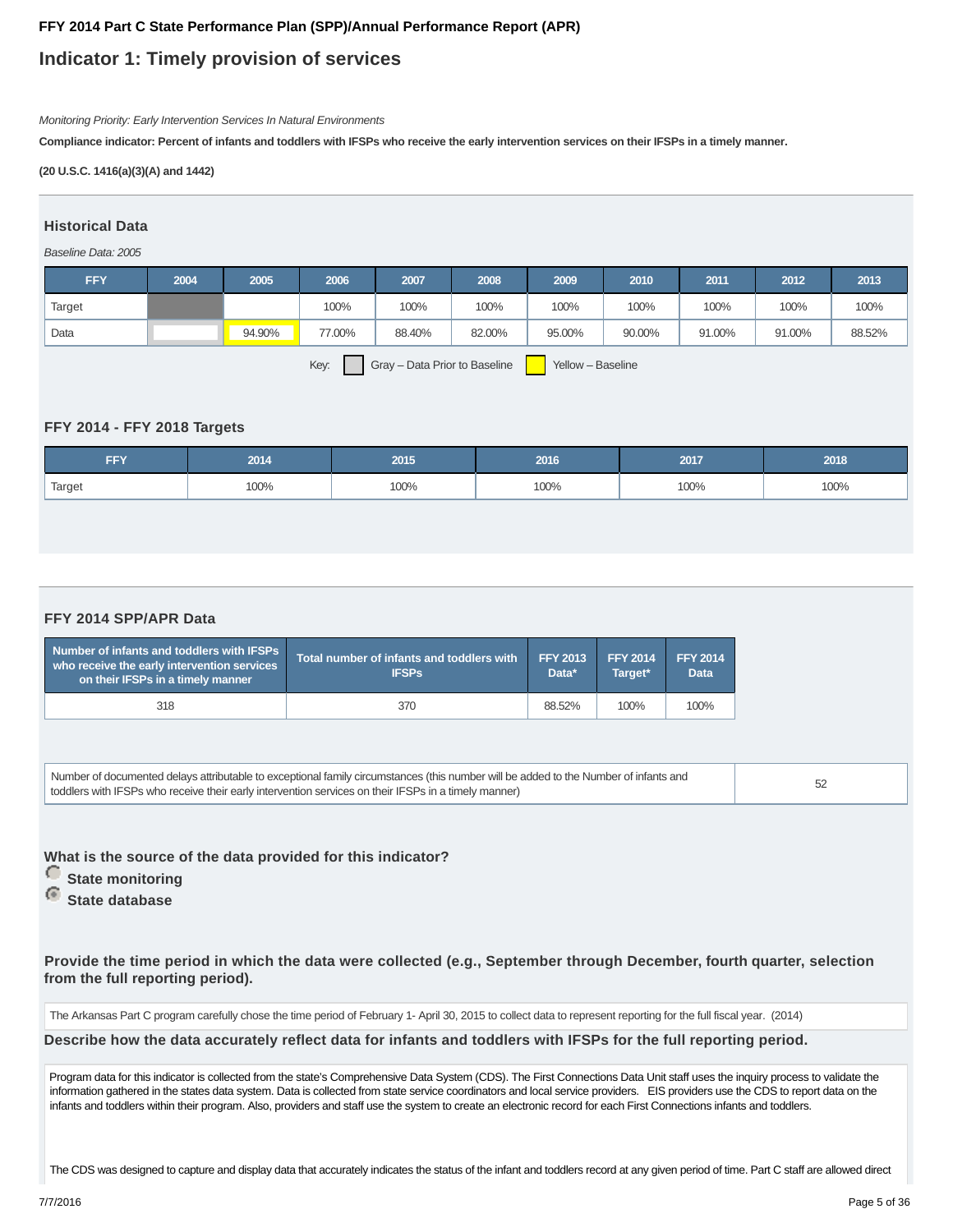access to the EIS providers electronic record and work together to address concerns connected to the children enrolled in their program. The data system allows for a direct flow of information from each user to the Lead Agency. Also, included in the system, as a part of the childs record, the start date of the IFSP, the first date of service that the child received as indicated on the IFSP.

For IFSP with dates starting a February 1- April 30, 2015, data was pulled and sent to each EIS provider for validation and submission back to the Data Unit . Since the program's move to the CDS, the data was chosen for this time period to ensure the quality of the data reported. Arkansas Part C selected the time period close to the end of the year to give new state staff and EIS providers additional time to improve their skill level as it relates to navigating the interrelated parts of the system. Also, to confirm the quality of the data; adequate time was needed for verification of the information submitted. Arkansas Data Manager examined data that was reported for this time period to data for the full year (FFY2014) and established that it is representative of a full year of the state's data because the data includes all areas of the state, all provider types and all categories of eligible children.

## **Actions required in FFY 2013 response**

None

#### **Correction of Findings of Noncompliance Identified in FFY 2013**

| <b>Findings of Noncompliance Verified</b><br>Findings of Noncompliance Identified<br>as Corrected Within One Year \ |  | <b>Findings of Noncompliance</b><br>Subsequently Corrected | <b>Findings Not Yet Verified as Corrected</b> |  |
|---------------------------------------------------------------------------------------------------------------------|--|------------------------------------------------------------|-----------------------------------------------|--|
|                                                                                                                     |  |                                                            |                                               |  |

#### **FFY 2013 Findings of Noncompliance Verified as Corrected**

Describe how the State verified that the source of noncompliance is correctly implementing the regulatory requirements

Upon the identification of noncompliance, the EIS provider issued a finding in writing and required to correct the noncompliance within 90 days of notification. As a part of subsequent examination, First Connections monitoring staff reviewed a percentage of provider records to ensure that all infants and toddlers receive services listed on the IFSP within 30 days of the parental consent for services.

Also, the Lead Agency's staff reviewed a percentage of updated records from each EIS provider to determine if providers are initiating services of subsequent infants and toddlers in the required time frame. Arkansas Part C staff conducted this procedure in accordance with guidance provided in OSEP Memorandum 09-02, dated October 17, 2008 (OSEP Memo 09-02). Administrative staff determined that each EIS provider for whom data formerly showed noncompliance has corrected the noncompliance and is correctively implementing the regulatory requirement for infants and toddlers with IFSPs to receive their services in the required time frame.

Describe how the State verified that each individual case of noncompliance was corrected

First Connections monitoring staff examined individual records of each infant or toddler for whom services were not started within 30 days of parent consent; to ensure that children were receiving services as written on their IFSP's. The review of records for FFY 2013 showed that children who had not received timely services were indeed receiving the services on the IFSP, even though later than the required.

#### **OSEP Response**

The State reported that it used data from a State database to report on this indicator. The State further reported that it did not use data for the full reporting period (July 1, 2014-June 30, 2015). The State described how the time period in which the data were collected accurately reflects data for infants and toddlers with IFSPs for the full reporting period.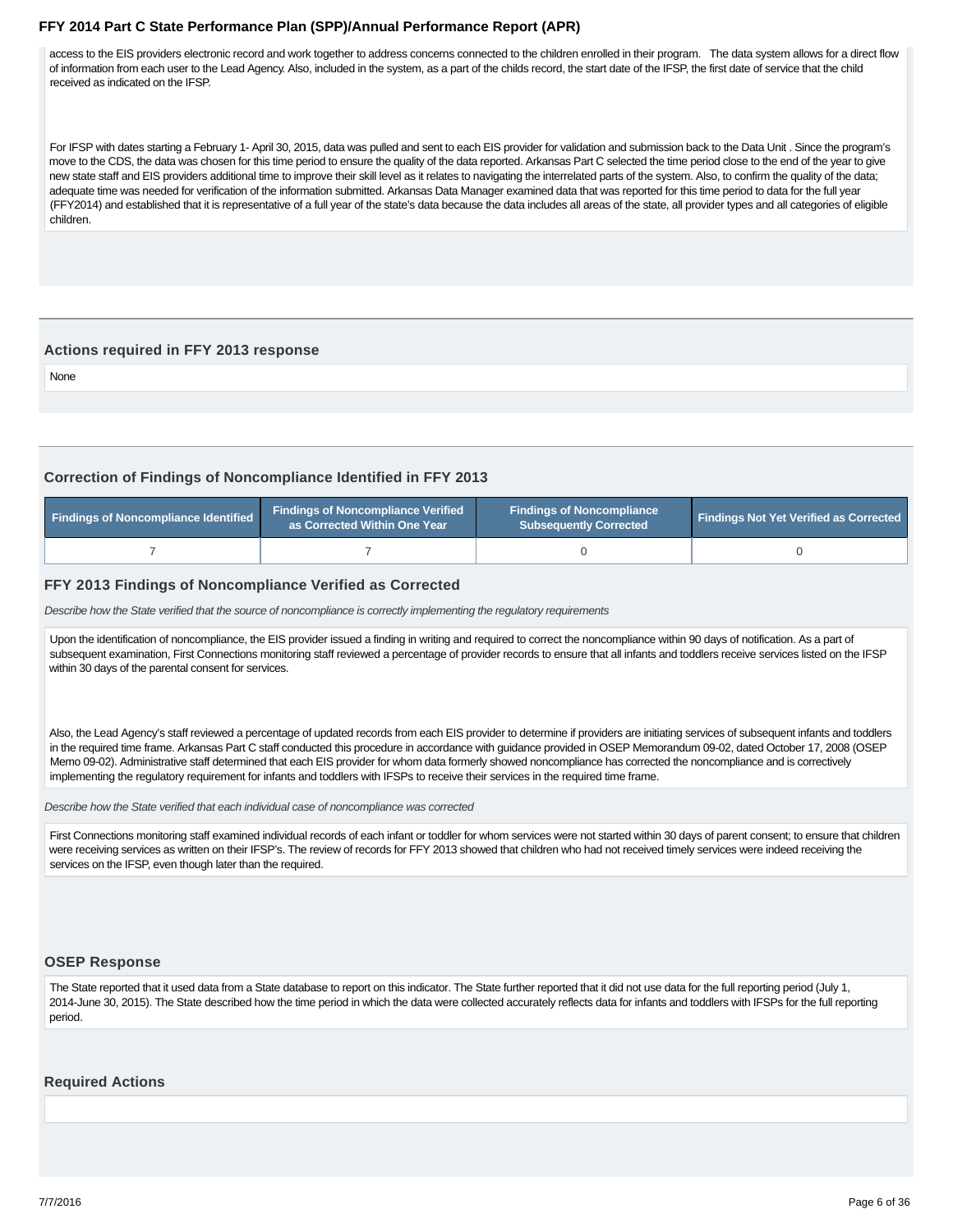# **Indicator 2: Services in Natural Environments**

Monitoring Priority: Early Intervention Services In Natural Environments

**Results indicator: Percent of infants and toddlers with IFSPs who primarily receive early intervention services in the home or community-based settings.**

**(20 U.S.C. 1416(a)(3)(A) and 1442)**

# **Historical Data**

#### Baseline Data: 2005

| <b>FFY</b>                                                                       | 2004 | 2005   | 2006   | 2007   | 2008   | 2009   | 2010   | 2011   | 2012   | 2013   |
|----------------------------------------------------------------------------------|------|--------|--------|--------|--------|--------|--------|--------|--------|--------|
| Target $\geq$                                                                    |      |        | 64.00% | 68.00% | 70.00% | 72.00% | 45.50% | 45.75% | 46.00% | 70.00% |
| Data                                                                             |      | 62.95% | 52.72% | 46.00% | 42.00% | 45.00% | 38.00% | 32.00% | 33.00% | 74.38% |
| Key:<br>Gray - Data Prior to Baseline<br>Yellow - Baseline<br>Blue - Data Update |      |        |        |        |        |        |        |        |        |        |

## **FFY 2014 - FFY 2018 Targets**

| <b>FFY</b>    | 2014   | 2015   | 2016   | 2017   | 2018   |
|---------------|--------|--------|--------|--------|--------|
| Target $\geq$ | 73.00% | 76.00% | 79.00% | 82.00% | 85.00% |

Key:

**Targets: Description of Stakeholder Input** - Please see the Stakeholder Involvement section of the introduction.

Enter additional information about stakeholder involvement

Information and updates are provided to the ICC during quarterly ICC meetings regarding the states progress in achieving set targets. Lead Agency staff continued to work in collaboration with other partners to: deliver services to infants and toddlers in the natural environment, to provide supports to families to help them support their children's development and to develop resources to support programs. Throughout the year, Lead Agency staff provided updates to the ICC including revising and/or updating improvement strategies and reviewing program data as needed.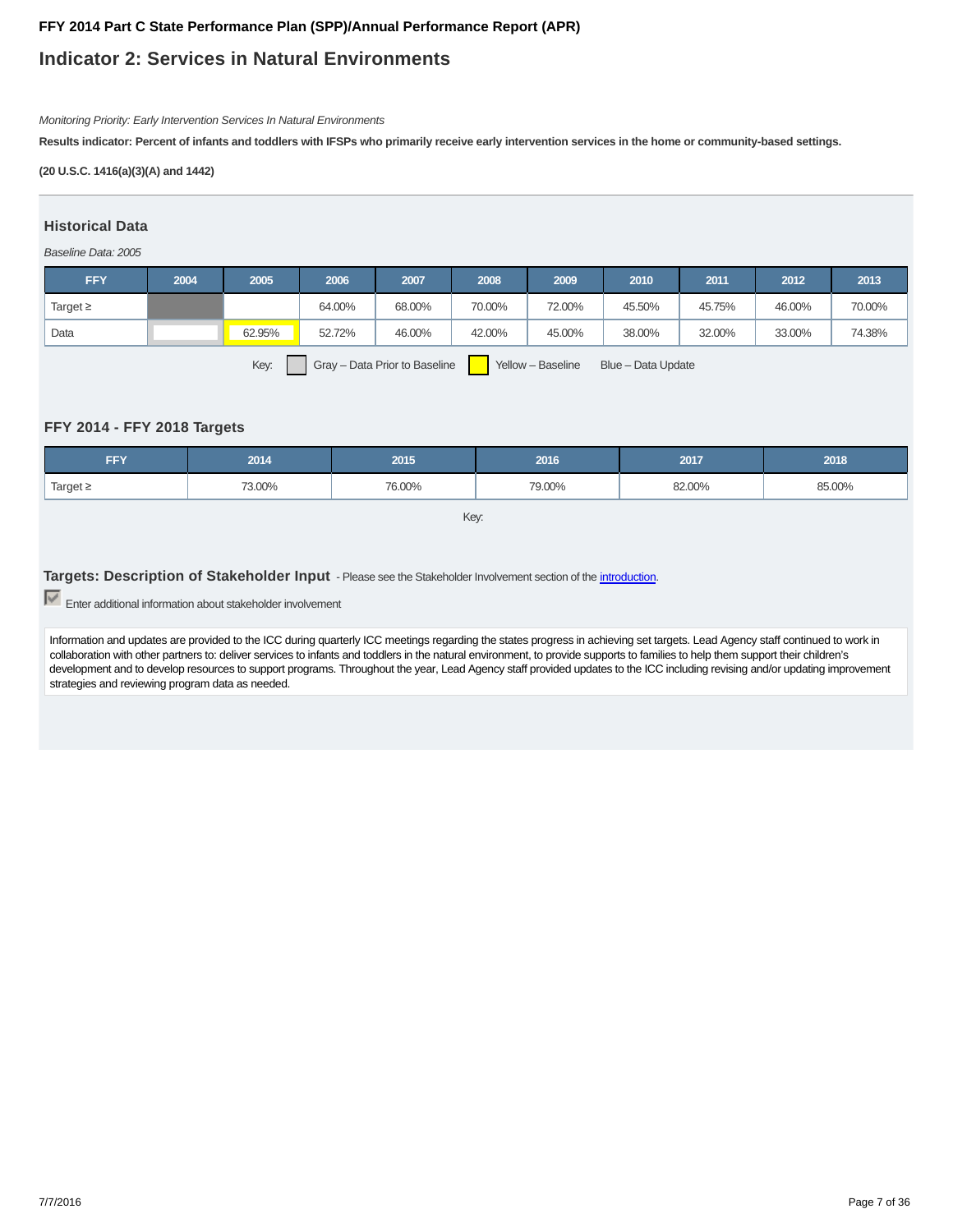# **Prepopulated Data**

| <b>Source</b>                                                    | <b>Date</b> | <b>Description</b>                                                                                                                     | <b>Data</b> | <b>Overwrite Data</b> |
|------------------------------------------------------------------|-------------|----------------------------------------------------------------------------------------------------------------------------------------|-------------|-----------------------|
| SY 2014-15 Child<br>Count/Educational Environment<br>Data Groups | 7/2/2015    | Number of infants and toddlers with IFSPs who primarily receive early<br>intervention services in the home or community-based settings | 852         |                       |
| SY 2014-15 Child<br>Count/Educational Environment<br>Data Groups | 7/2/2015    | Total number of infants and toddlers with IFSPs                                                                                        | 1.144       |                       |

# **FFY 2014 SPP/APR Data**

| Number of infants and toddlers with<br><b>IFSPs who primarily receive early</b><br>intervention services in the home or<br>community-based settings | Total number of infants and<br>toddlers with IFSPs | <b>FFY 2013</b><br>Data* | <b>FFY 2014</b><br>Target* | <b>FFY 2014</b><br><b>Data</b> |
|-----------------------------------------------------------------------------------------------------------------------------------------------------|----------------------------------------------------|--------------------------|----------------------------|--------------------------------|
| 852                                                                                                                                                 | 1.144                                              | 74.38%                   | 73.00%                     | 74.48%                         |

# **Actions required in FFY 2013 response**

None

# **OSEP Response**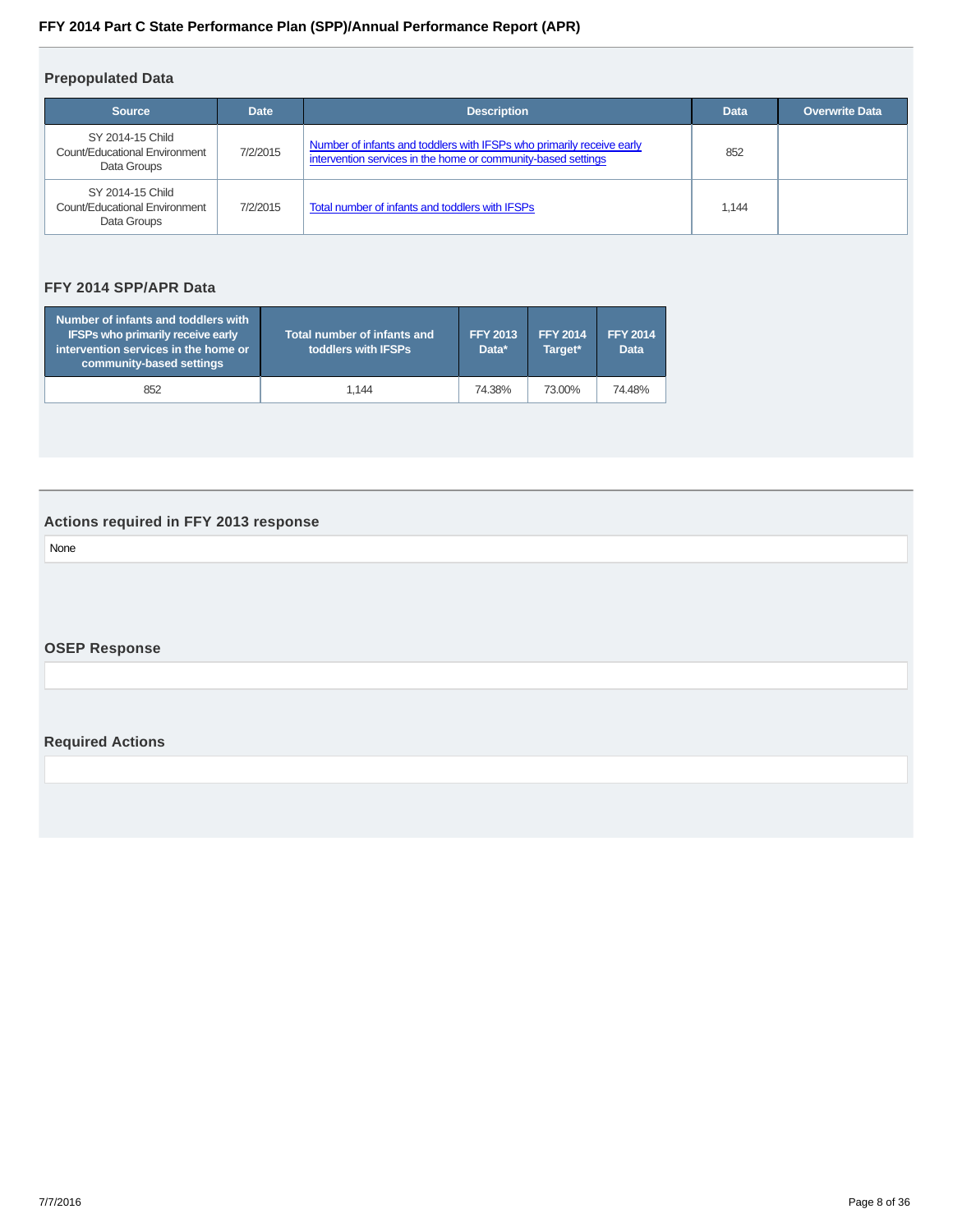# **Indicator 3: Early Childhood Outcomes**

Monitoring Priority: Early Intervention Services In Natural Environments

**Results indicator: Percent of infants and toddlers with IFSPs who demonstrate improved:**

- **A. Positive social-emotional skills (including social relationships);**
- **B. Acquisition and use of knowledge and skills (including early language/ communication); and**
- **C. Use of appropriate behaviors to meet their needs.**

#### **(20 U.S.C. 1416(a)(3)(A) and 1442)**

**Does your State's Part C eligibility criteria include infants and toddlers who are at risk of having substantial developmental delays (or "at-risk infants and toddlers") under IDEA section 632(5)(B)(i)? No**

#### **Historical Data**

|                | <b>Baseline</b><br>Year | <b>FFY</b>    | 2004 | 2005 | 2006 | 2007 | 2008   | 2009   | 2010   | 2011   | 2012   | 2013   |
|----------------|-------------------------|---------------|------|------|------|------|--------|--------|--------|--------|--------|--------|
| A <sub>1</sub> | 2008                    | Target $\geq$ |      |      |      |      |        | 56.50% | 56.75% | 56.00% | 56.25% | 60.00% |
|                |                         | Data          |      |      |      |      | 56.00% | 67.00% | 66.00% | 70.00% | 59.00% | 68.13% |
| A <sub>2</sub> | 2008                    | Target $\geq$ |      |      |      |      |        | 24.50% | 24.75% | 25.00% | 25.25% | 30.00% |
|                |                         | Data          |      |      |      |      | 24.00% | 23.00% | 25.00% | 41.00% | 22.00% | 32.49% |
| <b>B1</b>      | 2008                    | Target $\geq$ |      |      |      |      |        | 52.50% | 52.75% | 53.00% | 53.25% | 63.00% |
|                |                         | Data          |      |      |      |      | 53.00% | 65.00% | 64.00% | 69.00% | 60.00% | 68.52% |
| <b>B2</b>      | 2008                    | Target $\geq$ |      |      |      |      |        | 20.50% | 20.75% | 21.00% | 21.25% | 28.00% |
|                |                         | Data          |      |      |      |      | 20.00% | 23.00% | 25.00% | 39.00% | 21.00% | 34.32% |
| C <sub>1</sub> | 2008                    | Target $\geq$ |      |      |      |      |        | 56.25% | 56.50% | 56.75% | 57.00% | 60.00% |
|                |                         | Data          |      |      |      |      | 56.00% | 65.00% | 64.00% | 69.00% | 58.00% | 66.28% |
| C <sub>2</sub> | 2008                    | Target $\geq$ |      |      |      |      |        | 22.50% | 22.75% | 23.00% | 23.25% | 28.00% |
|                |                         | Data          |      |      |      |      | 22.00% | 21.00% | 26.00% | 41.00% | 23.00% | 34.50% |

Key: Gray – Data Prior to Baseline Yellow – Baseline Blue – Data Update

#### **FFY 2014 - FFY 2018 Targets**

| <b>FFY</b>       | 2014   | 2015   | 2016   | 2017   | 2018   |
|------------------|--------|--------|--------|--------|--------|
| Target A1 $\geq$ | 61.00% | 62.00% | 63.00% | 64.00% | 65.00% |
| Target $A2 \geq$ | 31.00% | 31.25% | 31.50% | 31.75% | 32.00% |
| Target B1 $\geq$ | 62.00% | 62.50% | 62.75% | 62.75% | 63.00% |
| Target B2 $\geq$ | 30.00% | 31.00% | 33.00% | 33.00% | 34.00% |
| Target C1 $\geq$ | 61.00% | 62.75% | 63.00% | 63.00% | 63.25% |
| Target $C2 \geq$ | 30.00% | 32.00% | 33.00% | 33.00% | 34.00% |

Key:

#### **Explanation of Changes**

In response to OSEP's notice of the pre-population error, I am updating the targets to what they should be for Summary Statement A2.

**Targets: Description of Stakeholder Input** - Please see the Stakeholder Involvement section of the introduction.

 $\overline{\triangledown}$  Enter additional information about stakeholder involvement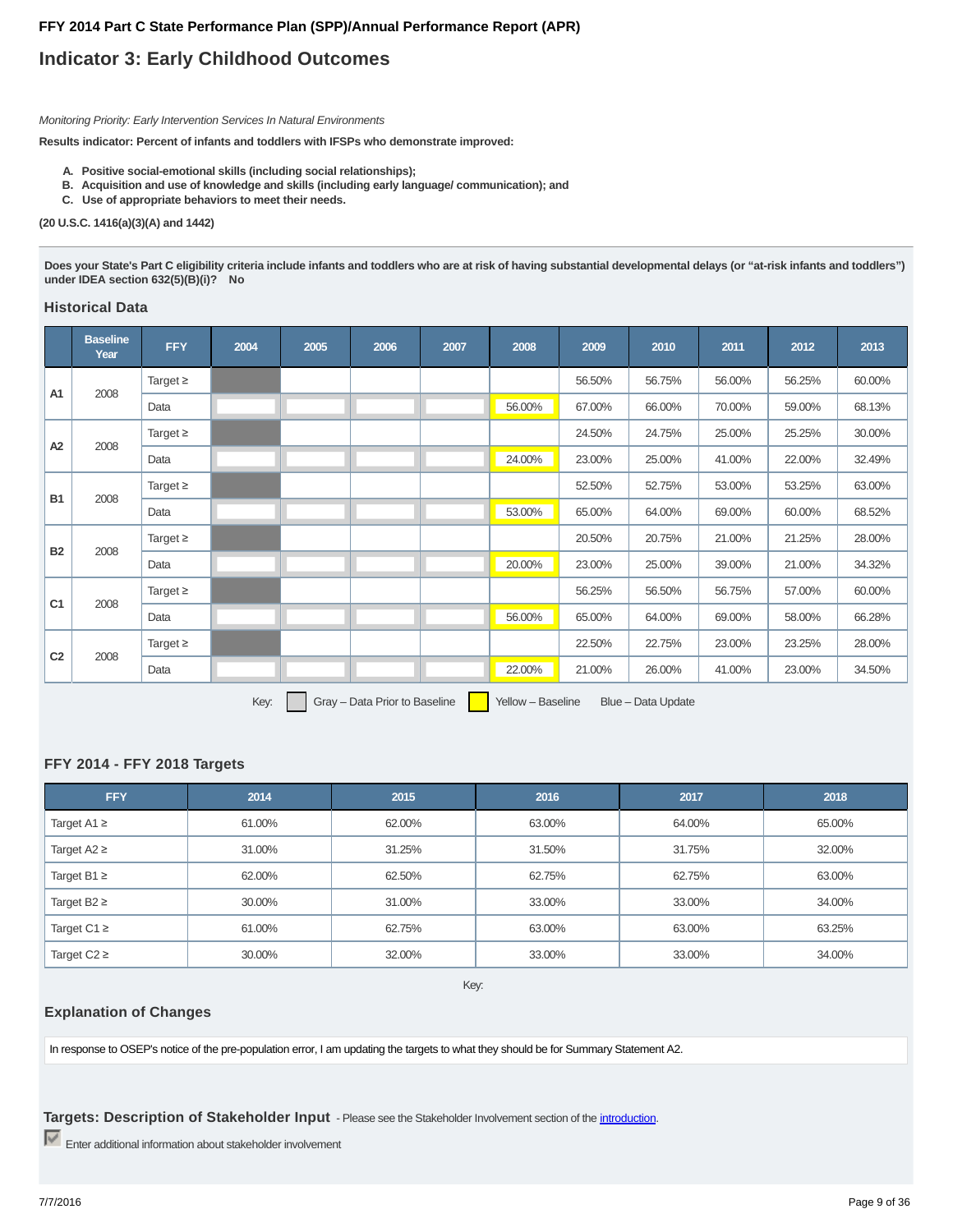The First Connection program continues to maintain partnerships with stakeholders throughout the course of the 2014 reporting period. Quarterly program updates at the ICC meetings provide the members and guest an opportunity to better understand the APR performance indicators and the state's performance in each area. Member feedback and suggestions provided on an ongoing basis allows the First Connection program to set priorities and targets, and identify strategies to improve results for children and families.

## **FFY 2014 SPP/APR Data**

| Number of infants and toddlers with IFSPs assessed | 615.00 |
|----------------------------------------------------|--------|
|----------------------------------------------------|--------|

# **Outcome A: Positive social-emotional skills (including social relationships)**

|                                                                                                                                 | Number of<br><b>Children</b> | Percentage of<br><b>Children</b> |
|---------------------------------------------------------------------------------------------------------------------------------|------------------------------|----------------------------------|
| a. Infants and toddlers who did not improve functioning                                                                         | 16.00                        | 2.60%                            |
| b. Infants and toddlers who improved functioning but not sufficient to move nearer to functioning comparable to same-aged peers | 74.00                        | 12.03%                           |
| c. Infants and toddlers who improved functioning to a level nearer to same-aged peers but did not reach it                      | 236.00                       | 38.37%                           |
| d. Infants and toddlers who improved functioning to reach a level comparable to same-aged peers                                 | 172.00                       | 27.97%                           |
| e. Infants and toddlers who maintained functioning at a level comparable to same-aged peers                                     | 117.00                       | 19.02%                           |

|                                                                                                                                                                                                                                                        | <b>Numerator</b> | <b>Denominator</b> | <b>FFY 2013</b><br>Data* | <b>FFY 2014</b><br>Target* | <b>FFY 2014</b><br><b>Data</b> |
|--------------------------------------------------------------------------------------------------------------------------------------------------------------------------------------------------------------------------------------------------------|------------------|--------------------|--------------------------|----------------------------|--------------------------------|
| A1. Of those children who entered or exited the<br>program below age expectations in Outcome A, the<br>percent who substantially increased their rate of growth<br>by the time they turned 3 years of age or exited the<br>program $(c+d)/(a+b+c+d)$ . | 408.00           | 498.00             | 68.13%                   | 61.00%                     | 81.93%                         |
| A2. The percent of infants and toddlers who were<br>functioning within age expectations in Outcome A by<br>the time they turned 3 years of age or exited the<br>program (d+e)/(a+b+c+d+e).                                                             | 289.00           | 615.00             | 32.49%                   | 31.00%                     | 46.99%                         |

## **Outcome B. Acquisition and use of knowledge and skills (including early language/ communication)**

|                                                                                                                                 | Number of<br><b>Children</b> | Percentage of<br><b>Children</b> |
|---------------------------------------------------------------------------------------------------------------------------------|------------------------------|----------------------------------|
| a. Infants and toddlers who did not improve functioning                                                                         | 34.00                        | 5.53%                            |
| b. Infants and toddlers who improved functioning but not sufficient to move nearer to functioning comparable to same-aged peers | 111.00                       | 18.05%                           |
| c. Infants and toddlers who improved functioning to a level nearer to same-aged peers but did not reach it                      | 225.00                       | 36.59%                           |
| d. Infants and toddlers who improved functioning to reach a level comparable to same-aged peers                                 | 144.00                       | 23.41%                           |
| e. Infants and toddlers who maintained functioning at a level comparable to same-aged peers                                     | 101.00                       | 16.42%                           |

|                                                                                                                                                                                                                                                     | <b>Numerator</b> | <b>Denominator</b> | <b>FFY 2013</b><br>Data* | <b>FFY 2014</b><br>Target* | <b>FFY 2014</b><br><b>Data</b> |
|-----------------------------------------------------------------------------------------------------------------------------------------------------------------------------------------------------------------------------------------------------|------------------|--------------------|--------------------------|----------------------------|--------------------------------|
| B1. Of those children who entered or exited the<br>program below age expectations in Outcome B, the<br>percent who substantially increased their rate of growth<br>by the time they turned 3 years of age or exited the<br>program (c+d)/(a+b+c+d). | 369.00           | 514.00             | 68.52%                   | 62,00%                     | 71.79%                         |
| B2. The percent of infants and toddlers who were<br>functioning within age expectations in Outcome B by<br>the time they turned 3 years of age or exited the<br>program (d+e)/(a+b+c+d+e).                                                          | 245.00           | 615.00             | 34.32%                   | 30.00%                     | 39.84%                         |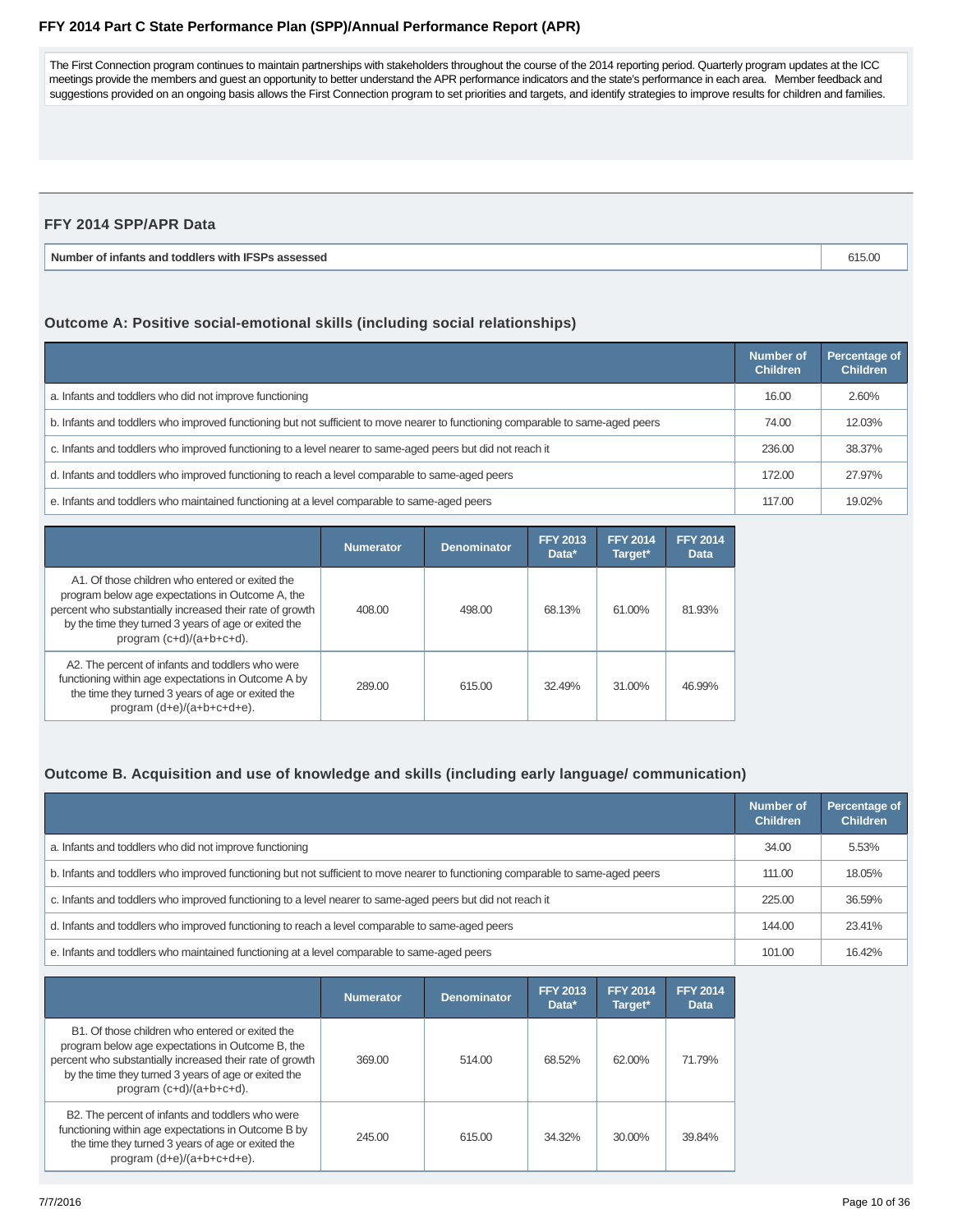# **Outcome C: Use of appropriate behaviors to meet their needs**

|                                                                                                                                 | <b>Number of</b><br><b>Children</b> | Percentage of<br><b>Children</b> |
|---------------------------------------------------------------------------------------------------------------------------------|-------------------------------------|----------------------------------|
| a. Infants and toddlers who did not improve functioning                                                                         | 30.00                               | 4.88%                            |
| b. Infants and toddlers who improved functioning but not sufficient to move nearer to functioning comparable to same-aged peers | 80.00                               | 13.01%                           |
| c. Infants and toddlers who improved functioning to a level nearer to same-aged peers but did not reach it                      | 250.00                              | 40.65%                           |
| d. Infants and toddlers who improved functioning to reach a level comparable to same-aged peers                                 | 164.00                              | 26.67%                           |
| e. Infants and toddlers who maintained functioning at a level comparable to same-aged peers                                     | 91.00                               | 14.80%                           |

|                                                                                                                                                                                                                                                        | <b>Numerator</b> | <b>Denominator</b> | <b>FFY 2013</b><br>Data* | <b>FFY 2014</b><br>Target* | <b>FFY 2014</b><br><b>Data</b> |
|--------------------------------------------------------------------------------------------------------------------------------------------------------------------------------------------------------------------------------------------------------|------------------|--------------------|--------------------------|----------------------------|--------------------------------|
| C1. Of those children who entered or exited the<br>program below age expectations in Outcome C, the<br>percent who substantially increased their rate of growth<br>by the time they turned 3 years of age or exited the<br>program $(c+d)/(a+b+c+d)$ . | 414.00           | 524.00             | 66.28%                   | 61.00%                     | 79.01%                         |
| C2. The percent of infants and toddlers who were<br>functioning within age expectations in Outcome C by<br>the time they turned 3 years of age or exited the<br>program (d+e)/(a+b+c+d+e).                                                             | 255.00           | 615.00             | 34.50%                   | 30.00%                     | 41.46%                         |

Was sampling used? No

**Did you use the Early Childhood Outcomes Center (ECO) Child Outcomes Summary Form (COSF)?** Yes

#### **Actions required in FFY 2013 response**

None

**OSEP Response**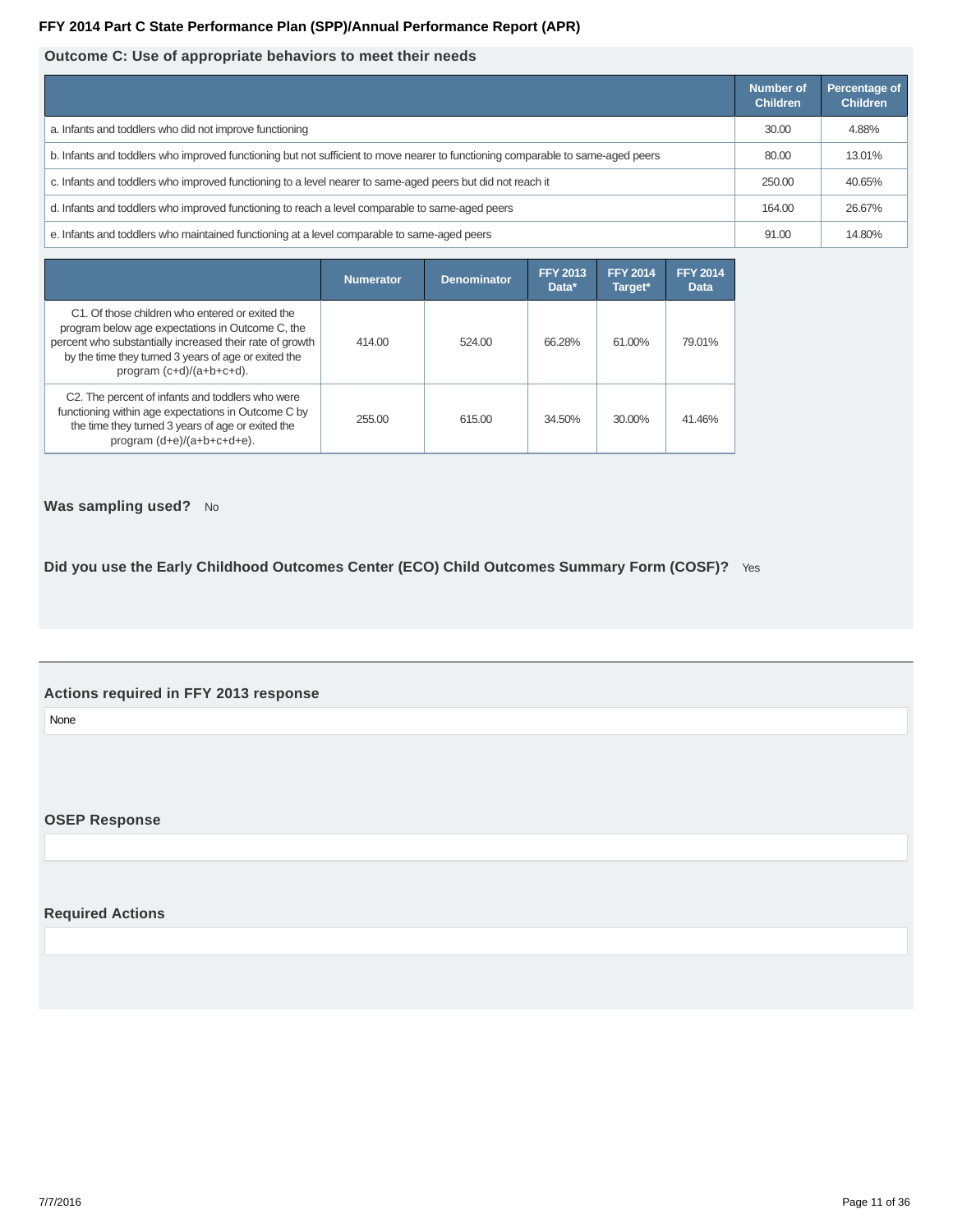# **Indicator 4: Family Involvement**

Monitoring Priority: Early Intervention Services In Natural Environments

**Results indicator: Percent of families participating in Part C who report that early intervention services have helped the family:**

- **A. Know their rights;**
- **B. Effectively communicate their children's needs; and**
- **C. Help their children develop and learn.**

**(20 U.S.C. 1416(a)(3)(A) and 1442)**

# **Historical Data**

|   | <b>Baseline</b><br>Year                                                          | <b>FFY</b>    | 2004 | 2005 | 2006   | 2007   | 2008   | 2009   | 2010   | 2011   | 2012   | 2013   |
|---|----------------------------------------------------------------------------------|---------------|------|------|--------|--------|--------|--------|--------|--------|--------|--------|
| A | 2006                                                                             | Target $\geq$ |      |      |        |        | 77.00% | 78.00% | 80.00% | 80.25% | 80.25% | 80.00% |
|   |                                                                                  | Data          |      |      | 59.00% | 62.00% | 65.10% | 65.00% | 67.90% | 64.20% | 68.00% | 75.00% |
|   |                                                                                  | Target $\geq$ |      |      |        |        | 67.00% | 68.00% | 70.00% | 70.25% | 70.25% | 80.00% |
| в | 2006                                                                             | Data          |      |      | 70.00% | 67.50% | 70.30% | 69.00% | 71.30% | 67.90% | 71.00% | 81.00% |
|   |                                                                                  | Target $\geq$ |      |      |        |        | 84.00% | 85.00% | 87.00% | 87.25% | 87.25% | 80.00% |
| C | 2006                                                                             | Data          |      |      | 71.00% | 70.80% | 72.80% | 73.00% | 75.90% | 73.20% | 75.00% | 80.00% |
|   | Gray - Data Prior to Baseline<br>Key:<br>Yellow - Baseline<br>Blue - Data Update |               |      |      |        |        |        |        |        |        |        |        |

# **FFY 2014 - FFY 2018 Targets**

| <b>FFY</b>      | 2014   | 2015   | 2016   | 2017   | 2018   |
|-----------------|--------|--------|--------|--------|--------|
| Target $A \geq$ | 82.00% | 84.00% | 86.00% | 88.00% | 90.00% |
| Target $B \geq$ | 82.00% | 84.00% | 86.00% | 88.00% | 90.00% |
| Target $C \geq$ | 82.00% | 84.00% | 86.00% | 88.00% | 90.00% |

Key:

# **Targets: Description of Stakeholder Input** - Please see the Stakeholder Involvement section of the introduction.

 $\overline{\triangledown}$  Enter additional information about stakeholder involvement

The Lead Agency program continue to work in partnership with the state ICC, program stakeholders and technical assistance agencies to review family outcomes data and the process the state has in place to gather the information from families. During the past several years the state has had concerns regarding the number of survey responses, and an analysis of the data for family outcomes led the program to implementing changes that included a revision of the family survey, provision of additional supports to staff and EIS providers and increase awareness regarding family outcomes. First Connections staff reviewed family outcomes data with the Interagency Coordination Council and consulted on new targets as needed.

### **FFY 2014 SPP/APR Data**

| Number of respondent families participating in Part C                                                                                                                          | 405.00 |
|--------------------------------------------------------------------------------------------------------------------------------------------------------------------------------|--------|
| A1. Number of respondent families participating in Part C who report that early intervention services have helped the family know their rights                                 | 319.00 |
| A2. Number of responses to the question of whether early intervention services have helped the family know their rights                                                        | 404.00 |
| B1. Number of respondent families participating in Part C who report that early intervention services have helped the family effectively communicate<br>their children's needs | 329.00 |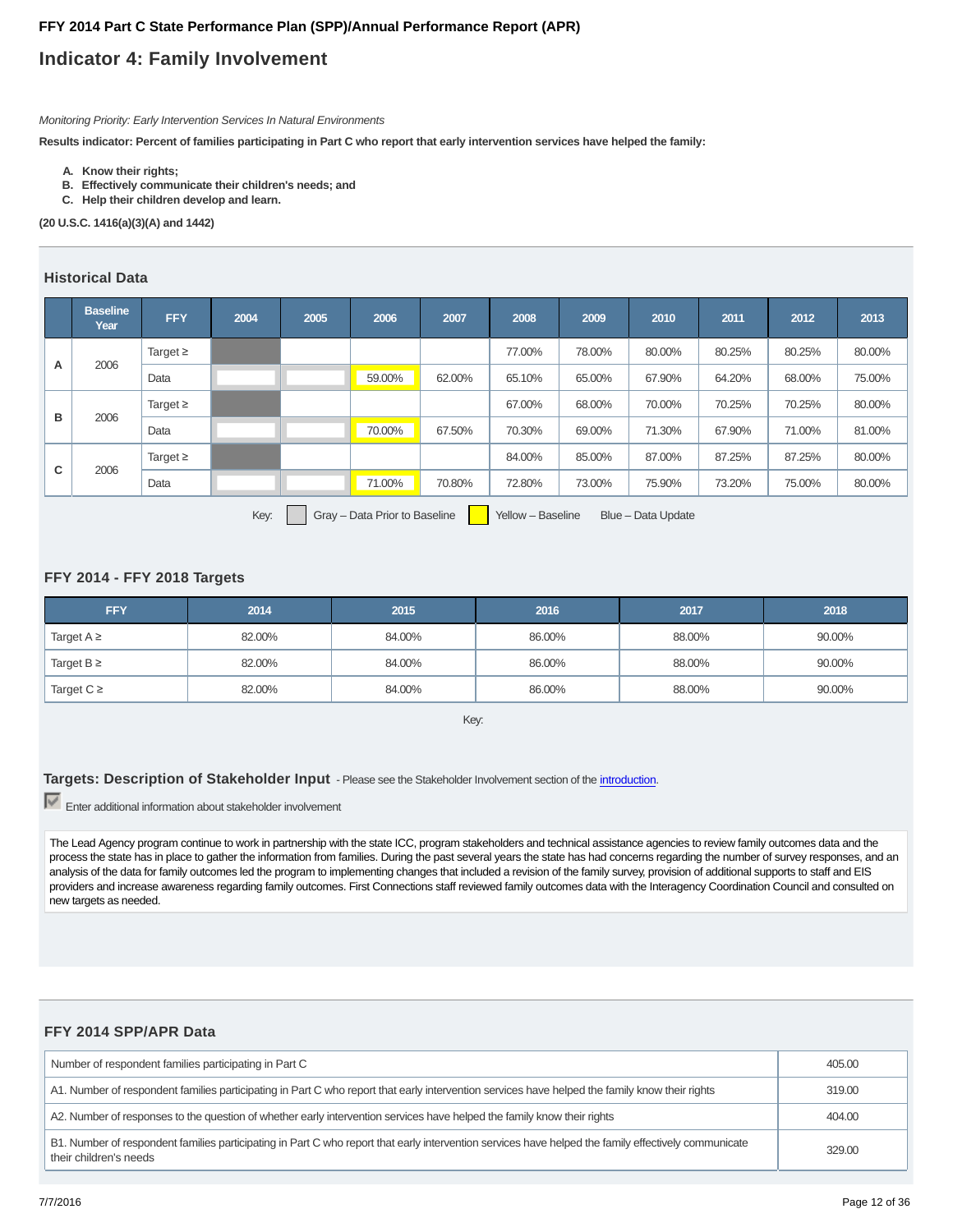| B2. Number of responses to the question of whether early intervention services have helped the family effectively communicate their children's needs                  | 402.00 |
|-----------------------------------------------------------------------------------------------------------------------------------------------------------------------|--------|
| C1. Number of respondent families participating in Part C who report that early intervention services have helped the family help their children develop<br>and learn | 354.00 |
| C2. Number of responses to the question of whether early intervention services have helped the family help their children develop and learn                           | 403.00 |

|                                                                                                                                                                     | <b>FFY 2013</b><br>Data* | <b>FFY 2014</b><br>Target* | <b>FFY 2014</b><br><b>Data</b> |
|---------------------------------------------------------------------------------------------------------------------------------------------------------------------|--------------------------|----------------------------|--------------------------------|
| A. Percent of families participating in Part C who report that early intervention services have<br>helped the family know their rights                              | 75.00%                   | 82.00%                     | 78.96%                         |
| B. Percent of families participating in Part C who report that early intervention services have<br>helped the family effectively communicate their children's needs | 81.00%                   | 82.00%                     | 81.84%                         |
| C. Percent of families participating in Part C who report that early intervention services have<br>helped the family help their children develop and learn          | 80.00%                   | 82.00%                     | 87.84%                         |

#### **Describe how the State has ensured that any response data are valid and reliable, including how the data represent the demographics of the State.**

During the course of the 2014 reporting period the Arkansas Data Unit mailed out 1200 surveys to parents of infants and toddlers who had an active IFSP. Part C families were provided numerous ways to reply to the survey, hard copy via mail, telephone and the Lead Agency website. The following demographics were collected from all respondents : county of residence, child's race and ethnicity and child's EIS provider. As requested, Arkansas families completed and returned surveys . The Lead Agency received survey responses from all 75 counties in the state showing representation of all areas of the state and by race and ethnicity categories of the population of families in Arkansas Part C program.

**Was sampling used?** No

**Was a collection tool used?** No

#### **Actions required in FFY 2013 response**

None

**OSEP Response**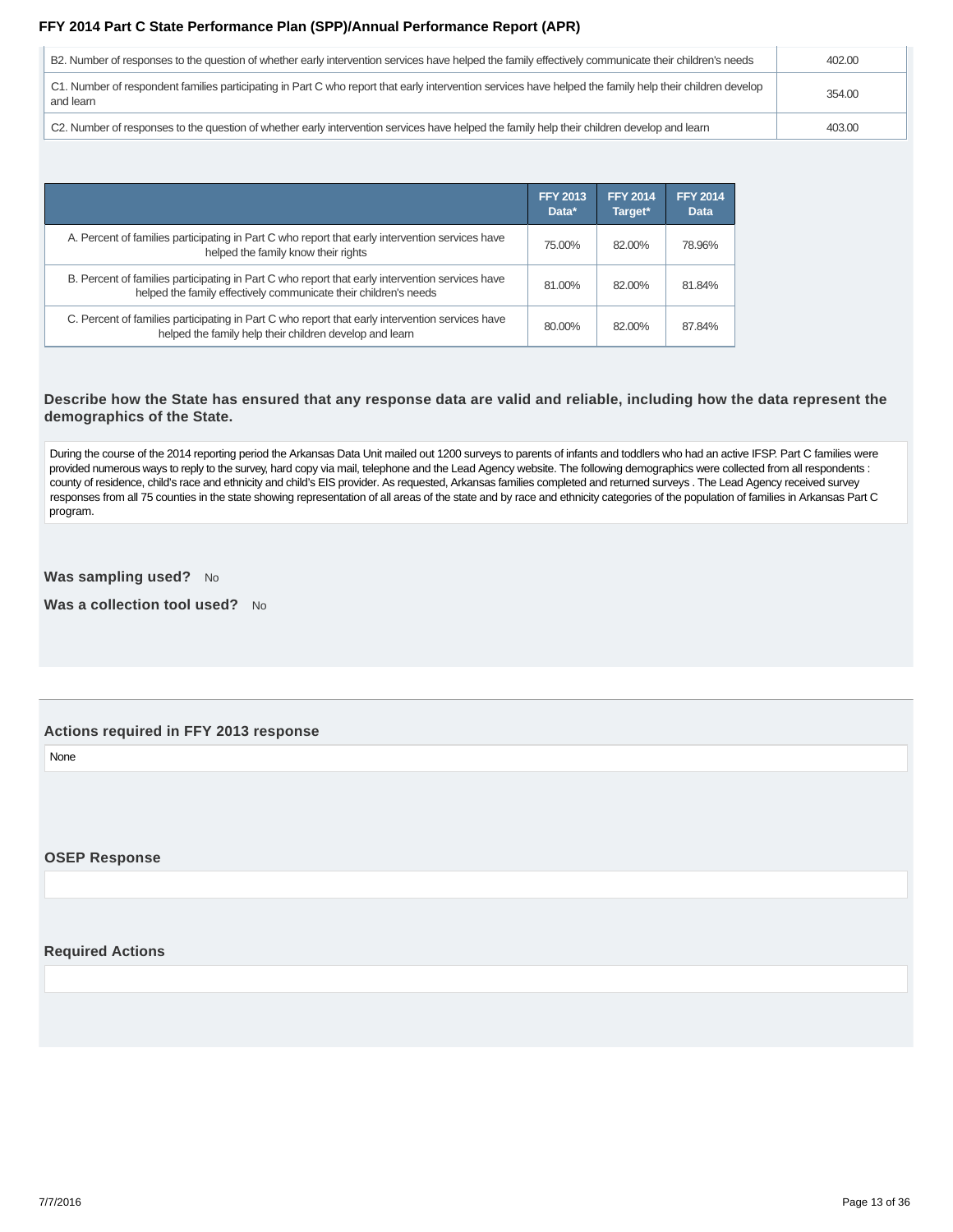# **Indicator 5: Child Find (Birth to One)**

Monitoring Priority: Effective General Supervision Part C / Child Find

**Results indicator: Percent of infants and toddlers birth to 1 with IFSPs compared to national data.**

**(20 U.S.C. 1416(a)(3)(B) and 1442)**

## **Historical Data**

#### Baseline Data: 2005

| <b>FFY</b>    | 2004 | 2005  | 2006  | 2007                          | 2008  | 2009              | 2010               | 2011  | 2012  | 2013  |
|---------------|------|-------|-------|-------------------------------|-------|-------------------|--------------------|-------|-------|-------|
| Target $\geq$ |      |       | 0.42% | 0.45%                         | 0.66% | 0.55%             | 0.55%              | 0.57% | 0.58% | 0.45% |
| Data          |      | 0.39% | 1.02% | 0.72%                         | 0.66% | 0.61%             | 0.96%              | 0.85% | 1.01% | 0.44% |
|               |      | Key:  |       | Gray - Data Prior to Baseline |       | Yellow - Baseline | Blue - Data Update |       |       |       |

#### **FFY 2014 - FFY 2018 Targets**

| <b>FFY</b>    | 2014  | 2015  | 2016  | 2017  | 2018  |
|---------------|-------|-------|-------|-------|-------|
| Target $\geq$ | 0.45% | 0.47% | 0.48% | 0.49% | 0.50% |

Key:

**Targets: Description of Stakeholder Input** - Please see the Stakeholder Involvement section of the *introduction*.

Enter additional information about stakeholder involvement

Throughout the reporting period, Arkansas' Part C program collaborated with various stakeholders within the state. The Lead Agency collaborated with different partners to ensure development and implementation of child find activities for infant's birth to one. First Connections staff and agency associates collaborated with Pediatricians offices, child care providers, and family members to design pamphlets, brochures and other promotional items to assist in reaching parents, child care providers, physicians, and other referral sources. Part C staff conducted a review of Arkansas' birth to one, child find data with the states Interagency Coordinating Council to discuss current activities and establish new targets. The review process consists of agency staff, guiding council members through an examination of current data and procedures. This process leads the Part C program in setting targets and strategies.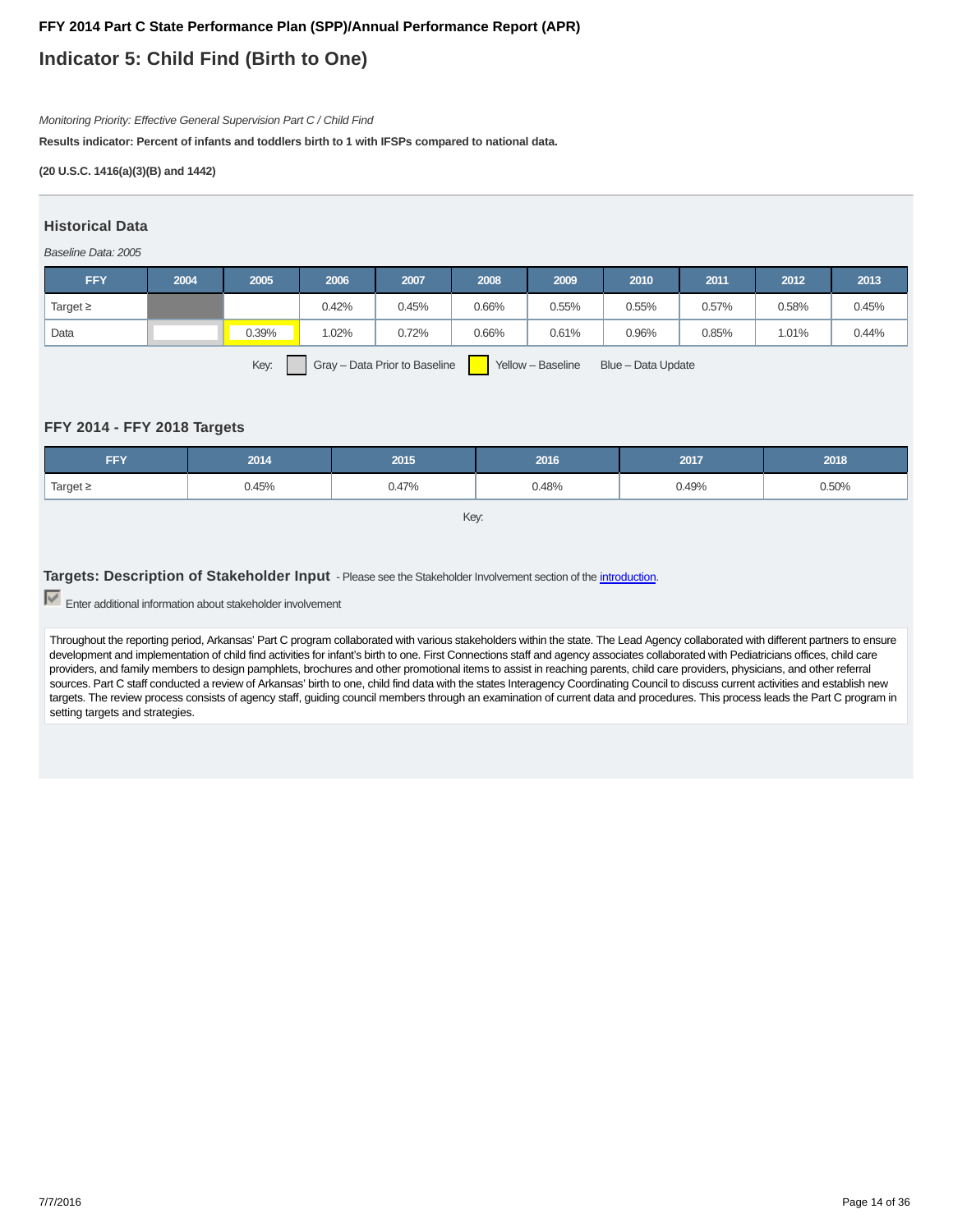# **Prepopulated Data**

| <b>Source</b>                                                                                     | <b>Date</b> | <b>Description</b>                                   | <b>Data</b> | <b>Overwrite Data</b> |
|---------------------------------------------------------------------------------------------------|-------------|------------------------------------------------------|-------------|-----------------------|
| SY 2014-15 Child<br>Count/Educational Environment<br>Data Groups                                  | 7/2/2015    | Number of infants and toddlers birth to 1 with IFSPs | 137         | null                  |
| U.S. Census Annual State<br><b>Resident Population Estimates</b><br>April 1, 2010 to July 1, 2013 | 4/3/2014    | Population of infants and toddlers birth to 1        | 37.936      | null                  |

# **FFY 2014 SPP/APR Data**

| Number of infants and toddlers birth to 1 | <b>Population of infants and</b> | <b>FFY 2013</b> | <b>FFY 2014</b> | <b>FFY 2014</b> |
|-------------------------------------------|----------------------------------|-----------------|-----------------|-----------------|
| with <b>IFSPs</b>                         | toddlers birth to 1              | Data*           | Target*         | <b>Data</b>     |
| 137                                       | 37.936                           | 0.44%           | 0.45%           | $0.36\%$        |

# **Actions required in FFY 2013 response**

None

# **OSEP Response**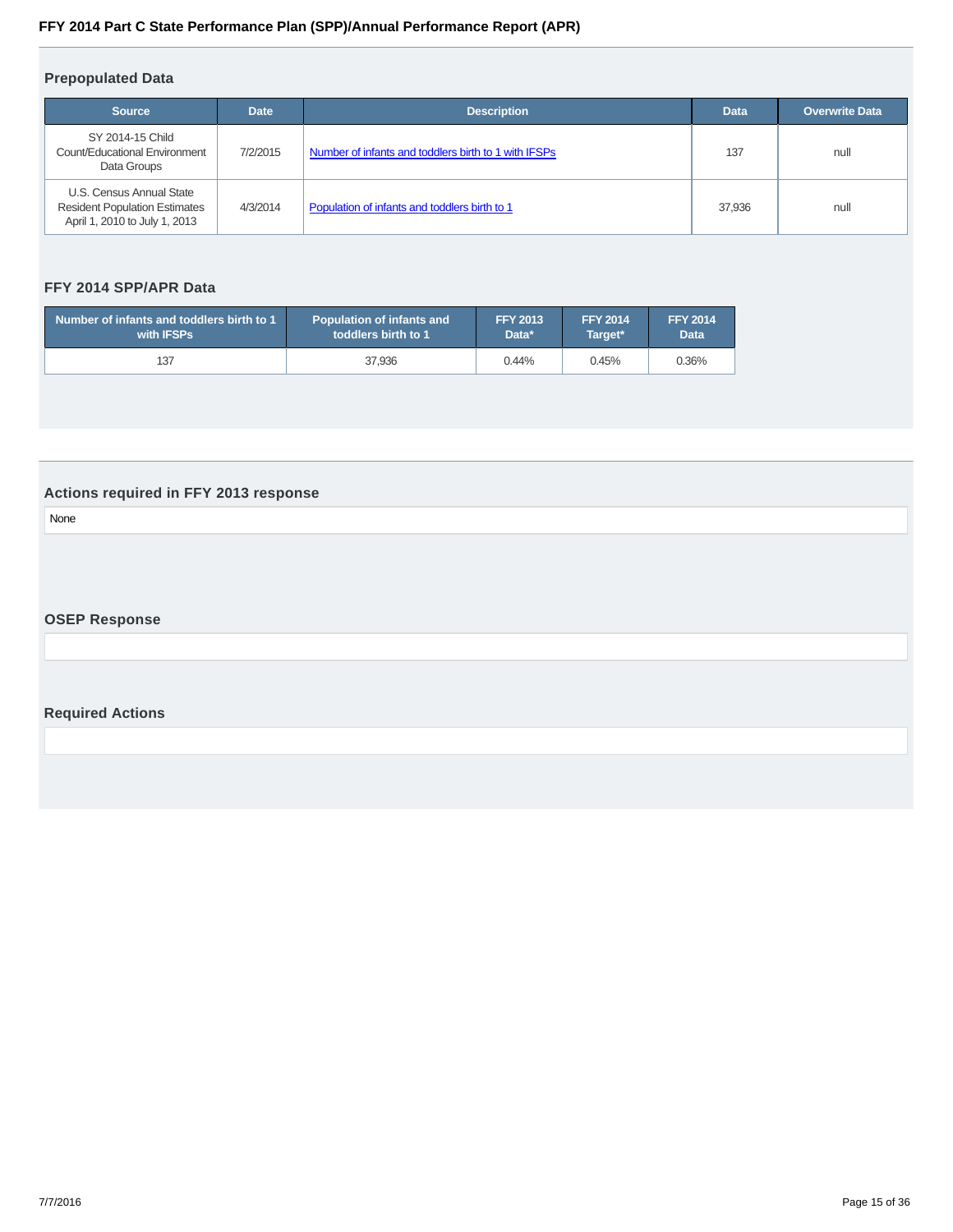# **Indicator 6: Child Find (Birth to Three)**

Monitoring Priority: Effective General Supervision Part C / Child Find

**Results indicator: Percent of infants and toddlers birth to 3 with IFSPs compared to national data.**

**(20 U.S.C. 1416(a)(3)(B) and 1442)**

#### **Historical Data**

#### Baseline Data: 2005

| <b>FFY</b>    | 2004 | 2005  | 2006  | 2007                          | 2008  | 2009              | 2010               | 2011  | 2012  | 2013  |
|---------------|------|-------|-------|-------------------------------|-------|-------------------|--------------------|-------|-------|-------|
| Target $\geq$ |      |       | 2.25% | 2.78%                         | 2.30% | 2.35%             | 2.37%              | 2.37% | 2.37% | 1.20% |
| Data          |      | 2.25% | 2.75% | 2.34%                         | 2.33% | 2.19%             | 2.75%              | 2.73% | 2.72% | 1.19% |
|               |      | Key:  |       | Gray - Data Prior to Baseline |       | Yellow - Baseline | Blue - Data Update |       |       |       |

#### **FFY 2014 - FFY 2018 Targets**

| 30%،<br>1.40%<br>1.50%<br>Target $\geq$ | 1.80%<br>$1.90\%$ |
|-----------------------------------------|-------------------|

Key:

**Targets: Description of Stakeholder Input** - Please see the Stakeholder Involvement section of the *introduction*.

**Enter additional information about stakeholder involvement** 

During the course of the APR period, First Connections program engaged in joint effects with several stakeholders within the state. Arkansas collaborated with different partners to develop and implement child find activities for infants and toddlers birth to three. First Connections Professional Development team members and other agency partners designed brochures, pamplets, and other promotional items to assist in reaching parents, physicians, child care providers, and other referral sources. Also, Lead Agency staff completed a review of First Connections birth to three child find data with the Interagency Coordinating Council . The overview is guided by agency staff and and assist council members through an analysis of current data and procedures. This process assists the Lead Agency in establishing program targets and strategies. First Connections staff and agency associates collaborated with pediatricians offices, child care providers, and family members to design pamplets, brochures and other promotional items to assist in reaching parents, child care providers, physicians, and other referral sources. Part C staff reviewed Arkansas birth to three child find data with the states Interagency Coordinating Council to discuss current activities and establish new targets.

#### **Prepopulated Data**

| <b>Source</b>                                                                                     | <b>Date</b> | <b>Description</b>                                   | <b>Data</b> | <b>Overwrite Data</b> |
|---------------------------------------------------------------------------------------------------|-------------|------------------------------------------------------|-------------|-----------------------|
| SY 2014-15 Child<br>Count/Educational Environment<br>Data Groups                                  | 7/2/2015    | Number of infants and toddlers birth to 3 with IFSPs | 1.144       |                       |
| U.S. Census Annual State<br><b>Resident Population Estimates</b><br>April 1, 2010 to July 1, 2014 | 7/2/2015    | Population of infants and toddlers birth to 3        | 114.914     |                       |

#### **FFY 2014 SPP/APR Data Number of infants and toddlers birth to 3 with IFSPs Population of infants and toddlers birth to 3 FFY 2013 Data\* FFY 2014 Target\* FFY 2014 Data** 1,144 114,914 1.19% 1.30% 1.00% **Explanation of Slippage**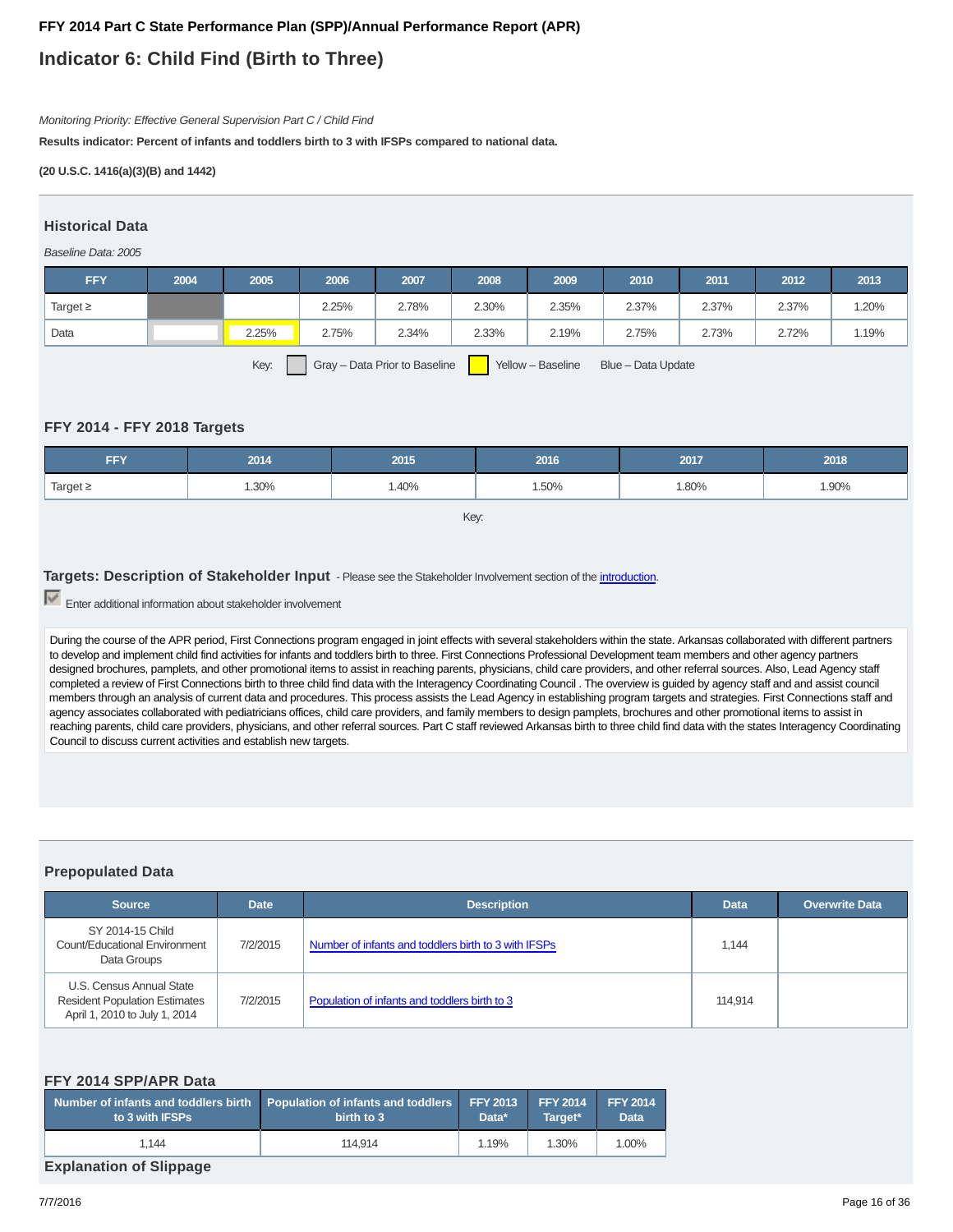For many of years, First Connections included children who received services in center-based programs designed to treat children with disabilities known as Developmental Day Treatment Centers (DDTCS). These centers pre-dated Part H and are not, by definition, considered natural environments. In July of 2013, Arkansas Part C underwent a massive reorganization process that enabled the DDTCS to cease providing services under Part C. In accordance with that change, as anticipated, the child count numbers declined. Since the reorganization, Arkansas First Connections has continued its work to implement strategies to improve and increase the percentage of infants and toddlers birth to three with IFSP's compared to national data. We believe that a number of activities outlined in the State Systemic Improvement Plan will help us to identify more children. In addition, we're aligning Lead Agency efforts with other programs and initiatives to increase and support child find.

#### **Actions required in FFY 2013 response**

None

**OSEP Response**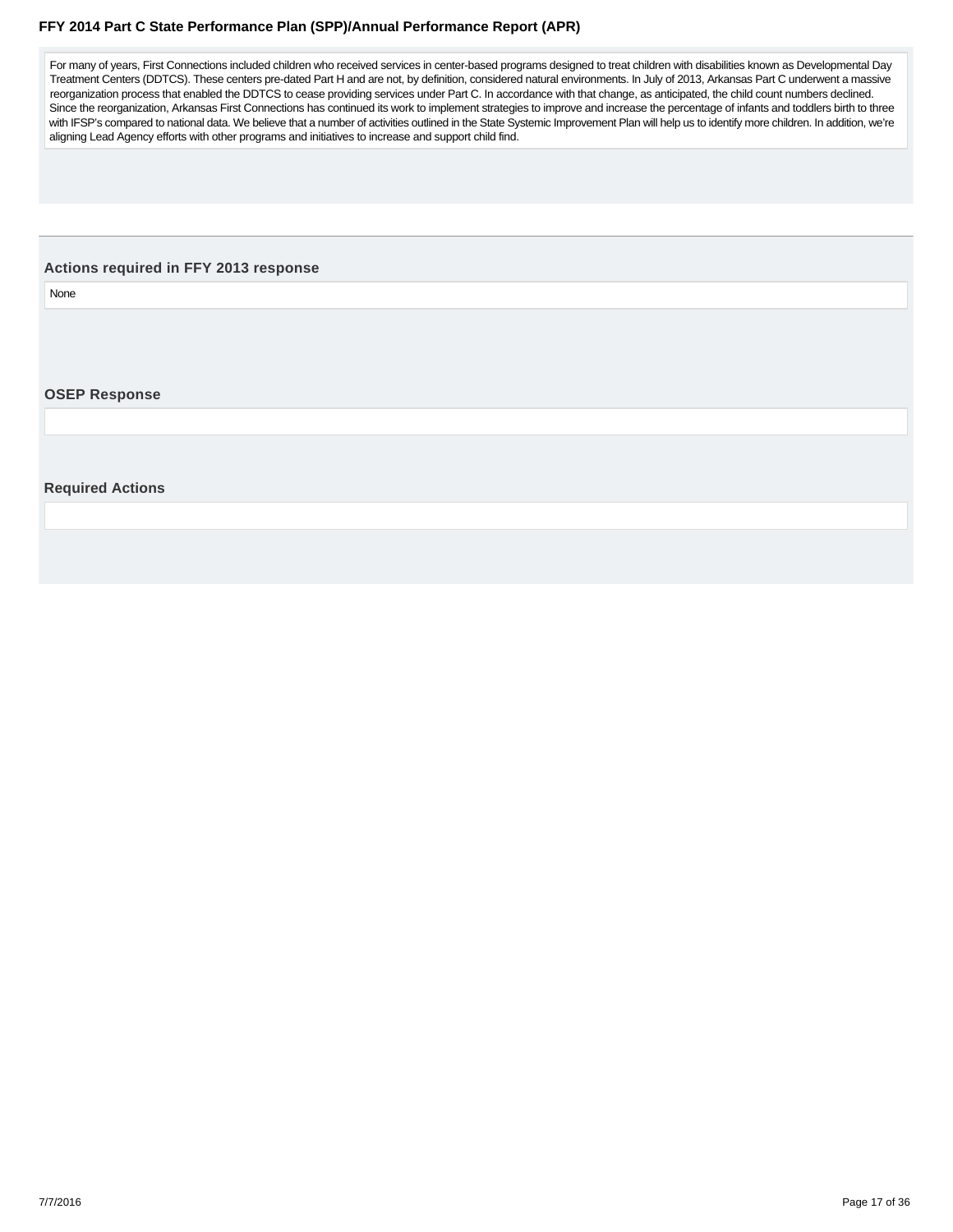# **Indicator 7: 45-day timeline**

#### Monitoring Priority: Effective General Supervision Part C / Child Find

**Compliance indicator: Percent of eligible infants and toddlers with IFSPs for whom an initial evaluation and initial assessment and an initial IFSP meeting were conducted within Part C's 45-day timeline.**

#### **(20 U.S.C. 1416(a)(3)(B) and 1442)**

# **Historical Data**

#### Baseline Data: 2005

| <b>FFY</b> | 2004 | 2005   | 2006   | 2007                          | 2008   | 2009              | 2010   | 2011   | 2012   | 2013   |
|------------|------|--------|--------|-------------------------------|--------|-------------------|--------|--------|--------|--------|
| Target     |      |        | 100%   | 100%                          | 100%   | 100%              | 100%   | 100%   | 100%   | 100%   |
| Data       |      | 75.80% | 84.00% | 88.00%                        | 82.00% | 99.00%            | 94.00% | 92.00% | 93.00% | 88.11% |
|            |      |        | Key:   | Gray - Data Prior to Baseline |        | Yellow - Baseline |        |        |        |        |

#### **FFY 2014 - FFY 2018 Targets**

| <b>FFY</b> | 2014 | 2015 | 2016 | 2017 | 2018 |
|------------|------|------|------|------|------|
| Target     | 100% | 100% | 100% | 100% | 100% |

## **FFY 2014 SPP/APR Data**

| Number of eligible infants and toddlers<br>with IFSPs for whom an initial evaluation<br>and assessment and an initial IFSP meeting<br>was conducted within Part C's 45-day<br>timeline | Number of eligible infants and toddlers<br>evaluated and assessed for whom an initial<br><b>IFSP meeting was required to be</b><br>conducted                                                                                                                                                  | <b>FFY 2013</b><br>Data* | <b>FFY 2014</b><br>Target* | <b>FFY 2014</b><br><b>Data</b> |
|----------------------------------------------------------------------------------------------------------------------------------------------------------------------------------------|-----------------------------------------------------------------------------------------------------------------------------------------------------------------------------------------------------------------------------------------------------------------------------------------------|--------------------------|----------------------------|--------------------------------|
| 137                                                                                                                                                                                    | 241                                                                                                                                                                                                                                                                                           | 88.11%                   | 100%                       | 87.97%                         |
|                                                                                                                                                                                        | Number of documented delays attributable to exceptional family circumstances (this number will be added to the Number of eligible infants and<br>toddlers with IFSPs for whom an initial evaluation and assessment and an initial IFSP meeting was conducted within Part C's 45-day timeline) |                          |                            |                                |

**What is the source of the data provided for this indicator?**

- *<u>State monitoring</u>*
- **State database**

**Provide the time period in which the data were collected (e.g., September through December, fourth quarter, selection from the full reporting period).**

Arkansas Part C selected the time period from January 1- March 30, 2015, to collect data to represent reporting for the full fiscal year. (2014)

**Describe how the data accurately reflect data for infants and toddlers with IFSPs for the full reporting period.**

The Lead Agency's Data Unit, used information gathered from the Comprehensive Data System to precisely report the percentage of infants and toddlers receiving evaluations, assessments and IFSP meetings within the required time frame. Arkansas' data system is used by EIS providers to report data on the infants and toddlers receiving provide supports and services. The CDS was developed to capture and display data that reflects the status of the infant and toddlers early intervention record.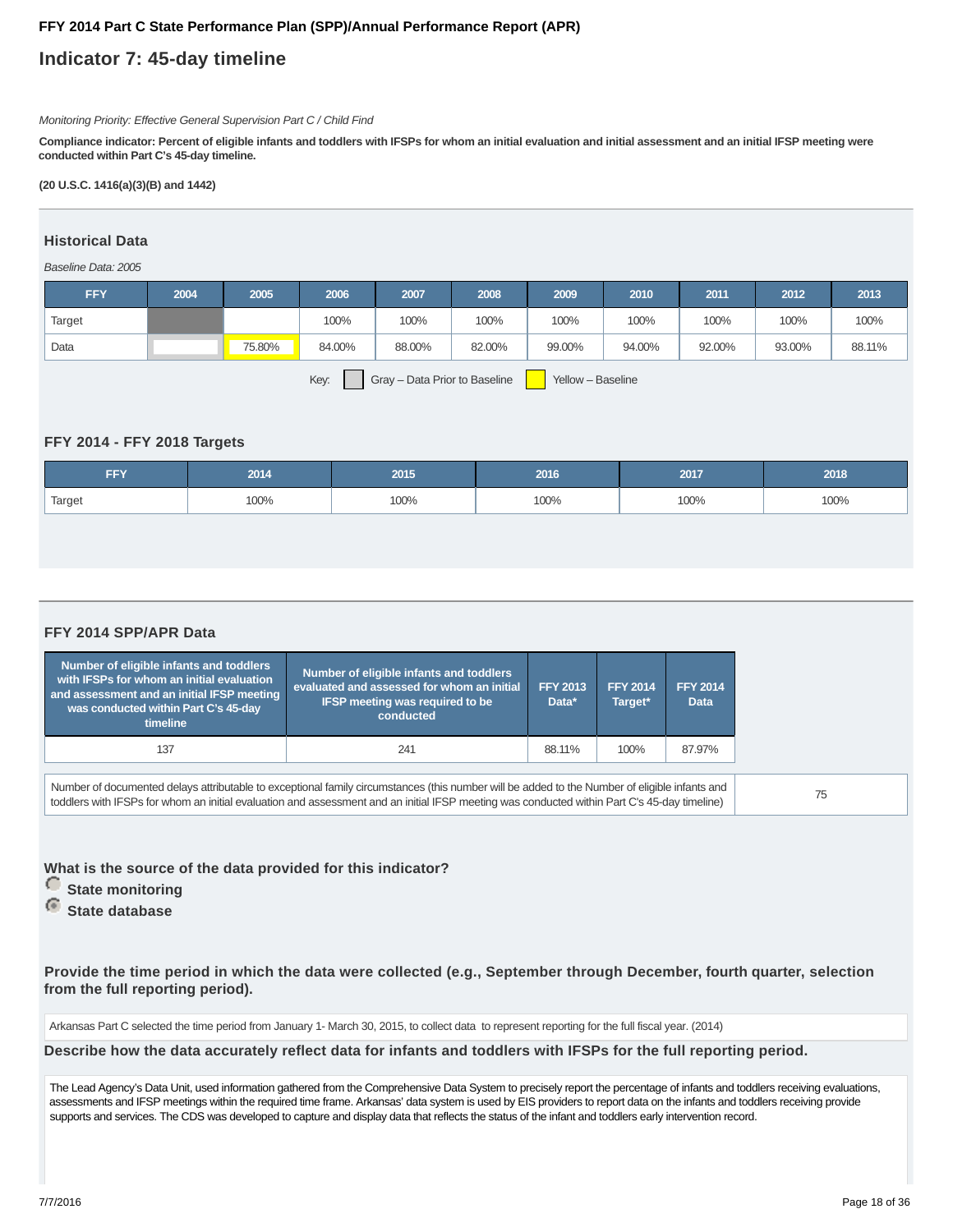In the CDS, each childs file includes the following items; start date of the IFSP and the first date of service as indicated on the childs IFSP. During the course of the reporting period, Part C staff are given access to the EIS providers electronic record work together to assist in finding a solution to address concerns surrounding the children they serve. This information is collected from Independent Service providers, state service coordinators and License Community Programs. Data was pulled for IFSP, with dates starting January 1- March 30, 2015 and sent to each EIS provider for verification and returned. Part C, with extreme care selected this time period in order to capture the same children as reported in Indicator 1 .

With guidance from the Data Manager, staff examined if the children who received their services in a timely manner also had an evalution and assessment and IFSP developed in 45 days. In order to ensure the accuracy of the data; adequate time was given for verification of program data. A final analysis of all information was provided by the Data Manager regarding data that was reported for this time period to data for the full year (FFY2015) and determined that it is reflective of a full year of data.

#### **Actions required in FFY 2013 response**

None

# **Correction of Findings of Noncompliance Identified in FFY 2013**

| Findings of Noncompliance Identified | <b>Findings of Noncompliance Verified</b><br>as Corrected Within One Year | <b>Findings of Noncompliance</b><br>Subsequently Corrected | Findings Not Yet Verified as Corrected |
|--------------------------------------|---------------------------------------------------------------------------|------------------------------------------------------------|----------------------------------------|
| null                                 | null                                                                      | nul                                                        |                                        |

#### **OSEP Response**

The State reported that it used data from a State database to report on this indicator. The State further reported that it did not use data for the full reporting period (July 1, 2014-June 30, 2015). The State described how the time period in which the data were collected accurately reflects data for infants and toddlers with IFSPs for the full reporting period.

Because the State reported less than 100% compliance for FFY 2014, the State must report on the status of correction of noncompliance identified in FFY 2014 for this indicator. When reporting on the correction of noncompliance, the State must report, in the FFY 2015 SPP/APR, that it has verified that each EIS program or provider with noncompliance identified in FFY 2014 for this indicator: (1) is correctly implementing the specific regulatory requirements (i.e., achieved 100% compliance) based on a review of updated data such as data subsequently collected through on-site monitoring or a State data system; and (2) has corrected each individual case of noncompliance, unless the child is no longer within the jurisdiction of the EIS program or provider, consistent with OSEP Memo 09-02.

In the FFY 2015 SPP/APR, the State must describe the specific actions that were taken to verify the correction.

If the State did not identify any findings of noncompliance in FFY 2014, although its FFY 2014 data reflect less than 100% compliance, provide an explanation of why the State did not identify any findings of noncompliance in FFY 2014.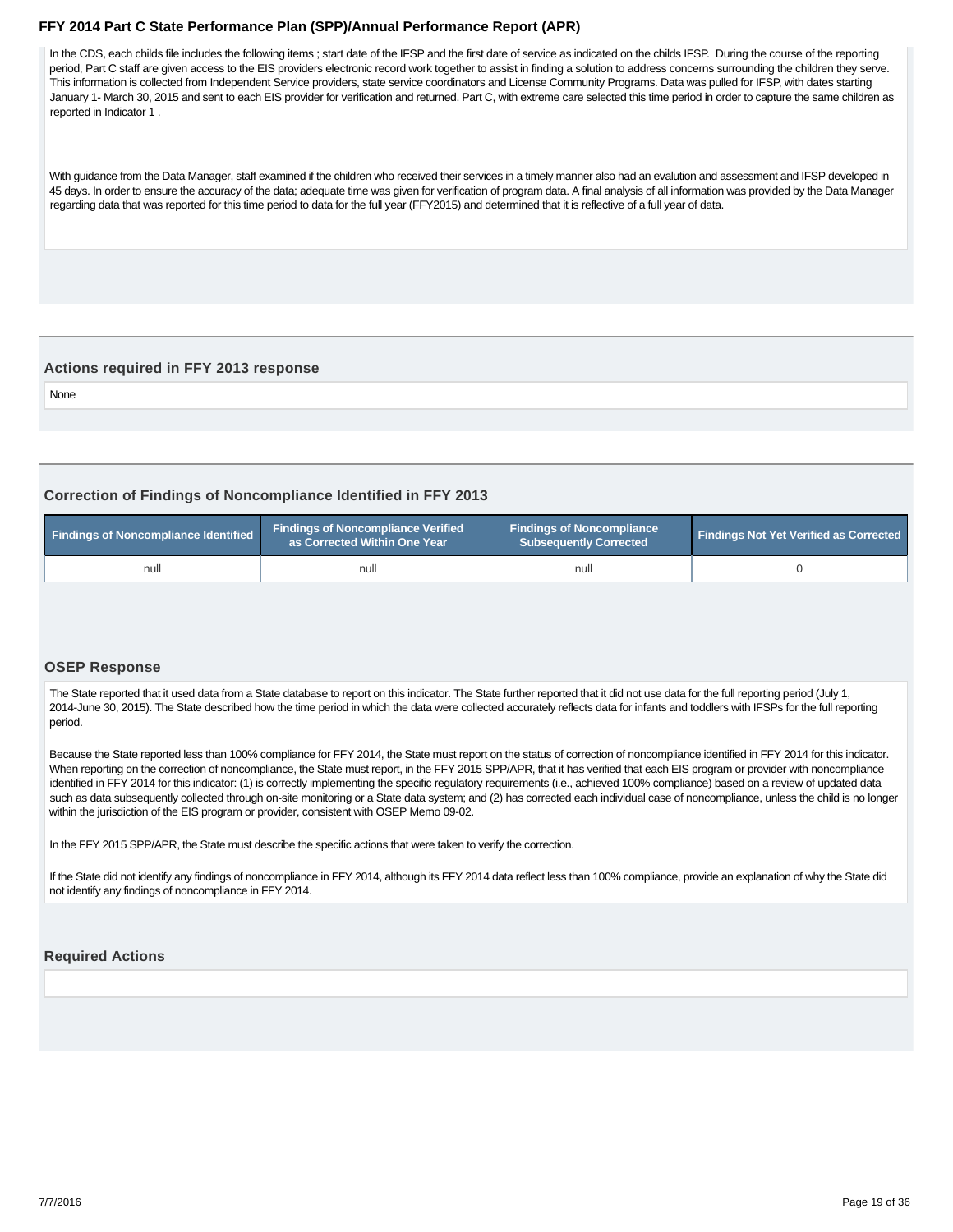# **Indicator 8A: Early Childhood Transition**

Monitoring Priority: Effective General Supervision Part C / Effective Transition

**Compliance indicator: The percentage of toddlers with disabilities exiting Part C with timely transition planning for whom the Lead Agency has:**

- **Developed an IFSP with transition steps and services at least 90 days, and at the discretion of all parties, not more than nine months, prior to the toddler's A. third birthday;**
- **Notified (consistent with any opt-out policy adopted by the State) the SEA and the LEA where the toddler resides at least 90 days prior to the toddler's third B. birthday for toddlers potentially eligible for Part B preschool services; and**
- C. Conducted the transition conference held with the approval of the family at least 90 days, and at the discretion of all parties, not more than nine months, **prior to the toddler's third birthday for toddlers potentially eligible for Part B preschool services.**

**(20 U.S.C. 1416(a)(3)(B) and 1442)**

#### **Historical Data**

Baseline Data: 2005

| <b>FFY</b> | 2004 | 2005   | 2006   | 2007   | 2008   | 2009   | 2010   | 2011   | 2012   | 2013   |
|------------|------|--------|--------|--------|--------|--------|--------|--------|--------|--------|
| Target     |      |        | 100%   | 100%   | 100%   | 100%   | 100%   | 100%   | 100%   | 100%   |
| Data       |      | 54.00% | 99.00% | 55.00% | 88.00% | 96.00% | 91.00% | 90.00% | 96.00% | 85.14% |
|            |      |        |        |        |        |        |        |        |        |        |

Key: Gray – Data Prior to Baseline Yellow – Baseline

#### **FFY 2014 - FFY 2018 Targets**

| FFY.   | 2014 | 2015 | 2016 | 2017 | 2018 |
|--------|------|------|------|------|------|
| Target | 100% | 100% | 100% | 100% | 100% |

# **FFY 2014 SPP/APR Data**

**Data include only those toddlers with disabilities exiting Part C with timely transition planning for whom the Lead Agency has developed an IFSP with transition steps and services at least 90 days, and at the discretion of all parties, not more than nine months, prior to the toddler's third birthday.**

 Yes  $C_{N0}$ 

| Number of children exiting Part C who<br>have an IFSP with transition steps and<br>services | Number of toddlers with disabilities exiting FFY 2013<br>Part C | Data*  | <b>FFY 2014</b><br>Target* | <b>FFY 2014</b><br><b>Data</b> |
|---------------------------------------------------------------------------------------------|-----------------------------------------------------------------|--------|----------------------------|--------------------------------|
| 242                                                                                         | 263                                                             | 85.14% | 100%                       | 92.02%                         |

Number of documented delays attributable to exceptional family circumstances (this number will be added to the Number of children exiting Number of documented delays atmodiable to exceptional family circumstances (this number will be added to the Number of Children exting<br>Part C who have an IFSP with transition steps and services)

# **What is the source of the data provided for this indicator?**

State monitoring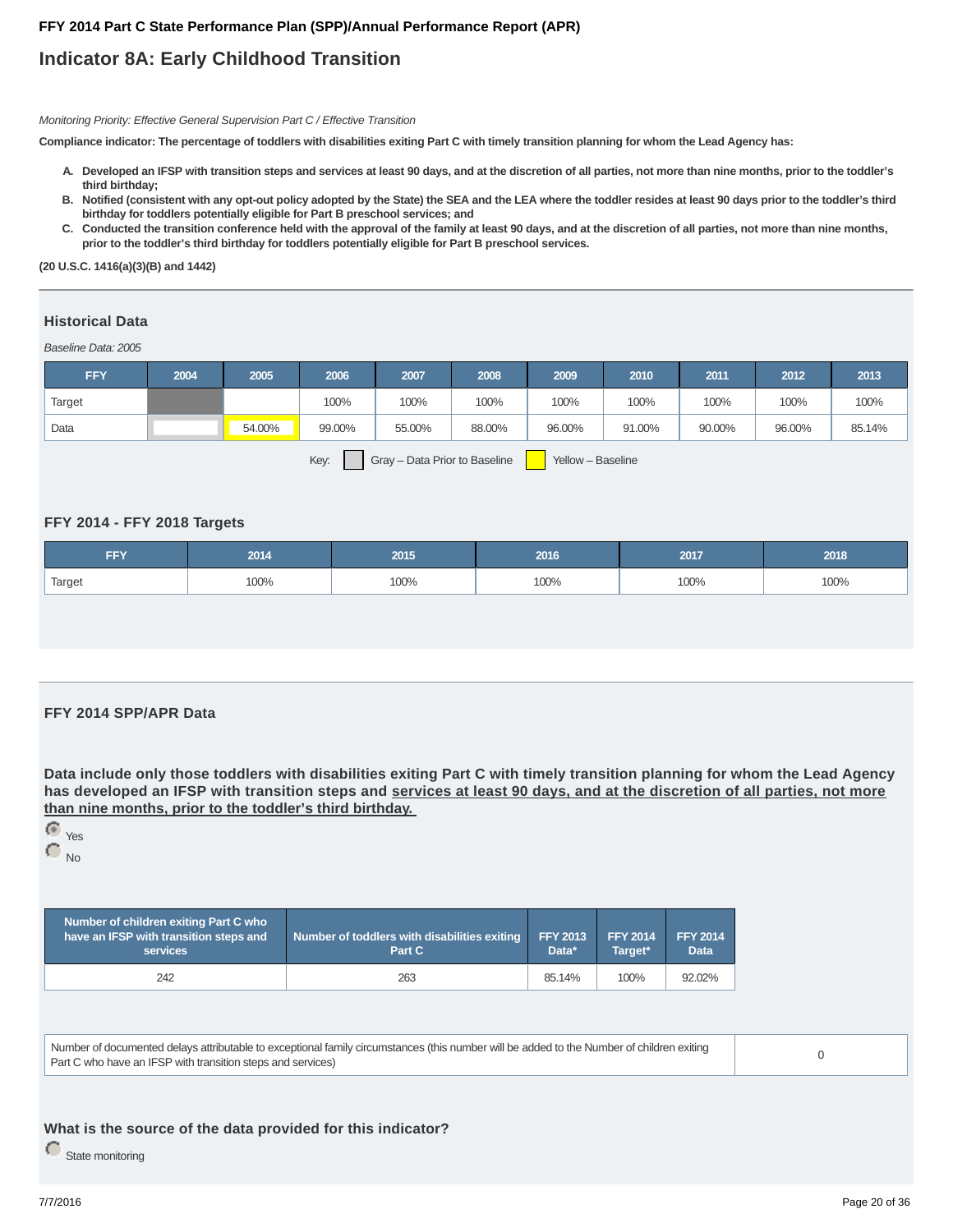# **C** State database

**Provide the time period in which the data were collected (e.g., September through December, fourth quarter, selection from the full reporting period).**

The time period for which the data were collected is July 1, 2014 through June 30, 2015 (the full reporting period).

#### **Describe how the data accurately reflect data for infants and toddlers with IFSPs for the full reporting period.**

The data for indicator 8 was acquired from the Comprehensive Data System (CDS). Data Unit staff uses the inquiry process to validate the information collected in the Part C database. Informantion is gathered from each provider types within the state. CDS is used by EIS providers to report data on the infants and toddlers within their program. The database is also used to generate an electronic record for each infant and toddler. The Lead Agency developed the data system to capture and display data that reflects the status of the infant and toddlers file. In order to assisit in resolving data issues, Part C staff are given direct access to the EIS providers electronic file. As a part of the child's record, the system includes , steps and services listed on the child's IFSP. Starting July 1, 2014-June 30, 2015 data was pulled from IFSP's and forwarded to each EIS provider for verification and returned back to the data unit. Data was selected for this time period to ensure that staff had proper time understand the requirments surrounding implementation of data into the CDS. First Connections selected the period of time close the end of the year to give the state staff and EIS providers additional time to master the system. Also, to confirm the accurateness of the information; appropriate time was necessary for verification. Upon completion of the analysis, the Data Manager reviewed data that was reported for this period of time to data for the full year (FFY2014) and determined that it is representative of a full year.

#### **Actions required in FFY 2013 response**

None

#### **Correction of Findings of Noncompliance Identified in FFY 2013**

| <b>Findings of Noncompliance Identified</b> | <b>Findings of Noncompliance Verified</b><br>as Corrected Within One Year |  | <b>Findings Not Yet Verified as Corrected</b> |
|---------------------------------------------|---------------------------------------------------------------------------|--|-----------------------------------------------|
|                                             |                                                                           |  |                                               |

#### **FFY 2013 Findings of Noncompliance Verified as Corrected**

Describe how the State verified that the source of noncompliance is correctly implementing the regulatory requirements

Arkansas Part C Quality Assurance staff issued official notification letters to EIS providers advising them of their non-compliance. The letter informed local providers of their scores in connection to transition steps. EIS provider notification letters cited the federal regulations and informed them that they have to ensure that all children receive timely transition planning and that they must correct all noncompliance. Procedures outlined in the Arkansas' monitoring manual gives the providers 90 days to correct identified noncompliance, however, correction must be made no later than one year from the date of notification.

Part C staff also verified that each program previously cited for noncompliance is correctly implementing the specific regulatory requirements based on the staff review of updated data from the Comprehensive Data System indicating continued compliance with this indicator.

Describe how the State verified that each individual case of noncompliance was corrected

As a part of First Connections verification process, monitoring staff conducts the process of verifying correction of noncompliance for each provider that is cited for noncompliance. The process involves an analysis of files for toddlers who did not receive timely transition planning and were not in compliance with requirements to verify that the children received transition services (steps) although late, unless that child is no longer within the jurisdiction of the program. Part C staff verfied that all noncompliance was corrected within one year of notification.

#### **OSEP Response**

Because the State reported less than 100% compliance for FFY 2014, the State must report on the status of correction of noncompliance identified in FFY 2014 for this indicator. When reporting on the correction of noncompliance, the State must report, in the FFY 2015 SPP/APR, that it has verified that each EIS program or provider with noncompliance identified in FFY 2014 for this indicator: (1) is correctly implementing the specific regulatory requirements (i.e., achieved 100% compliance) based on a review of updated data such as data subsequently collected through on-site monitoring or a State data system; and (2) has corrected each individual case of noncompliance, unless the child is no longer within the jurisdiction of the EIS program or provider, consistent with OSEP Memo 09-02.

In the FFY 2015 SPP/APR, the State must describe the specific actions that were taken to verify the correction.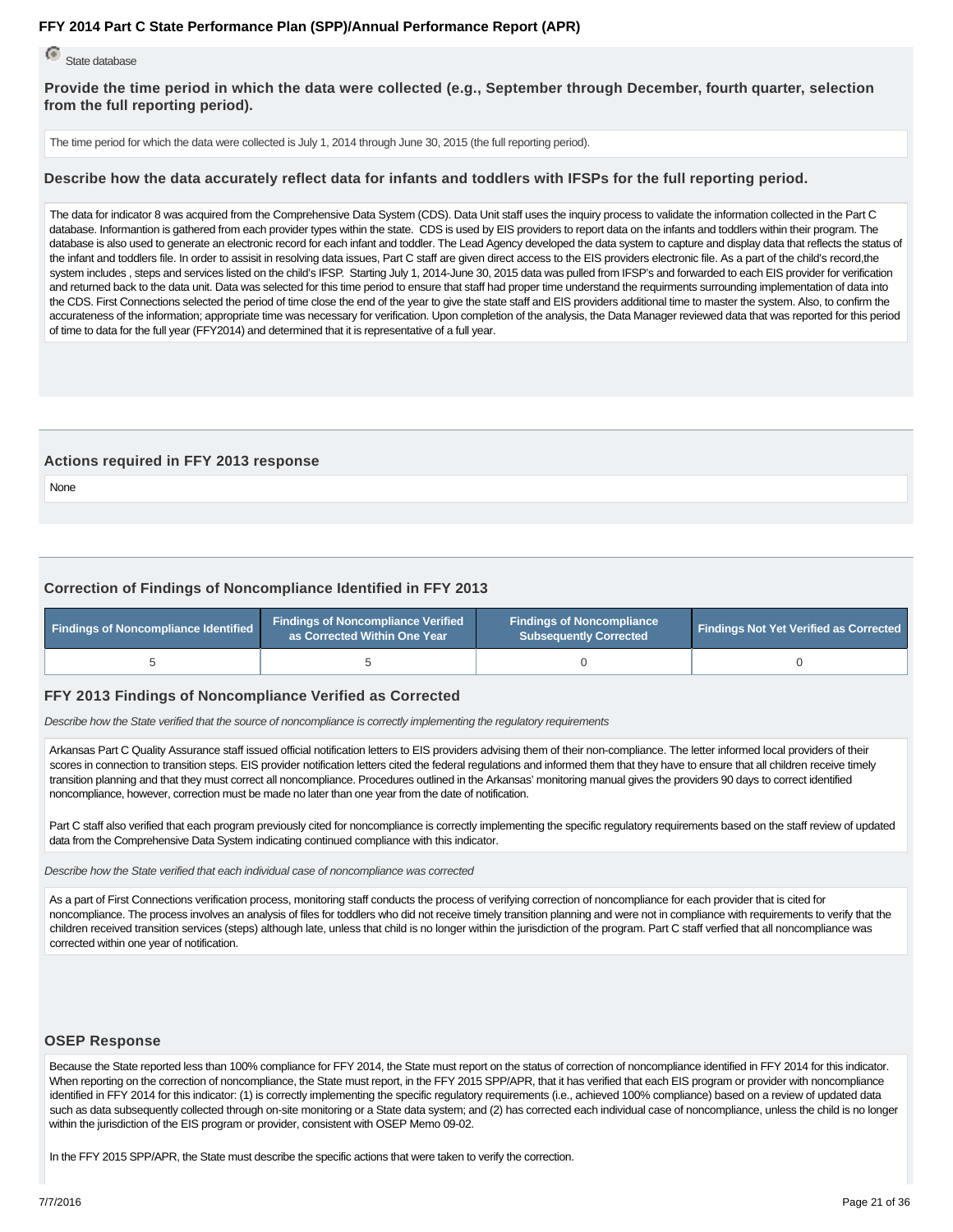If the State did not identify any findings of noncompliance in FFY 2014, although its FFY 2014 data reflect less than 100% compliance, provide an explanation of why the State did not identify any findings of noncompliance in FFY 2014.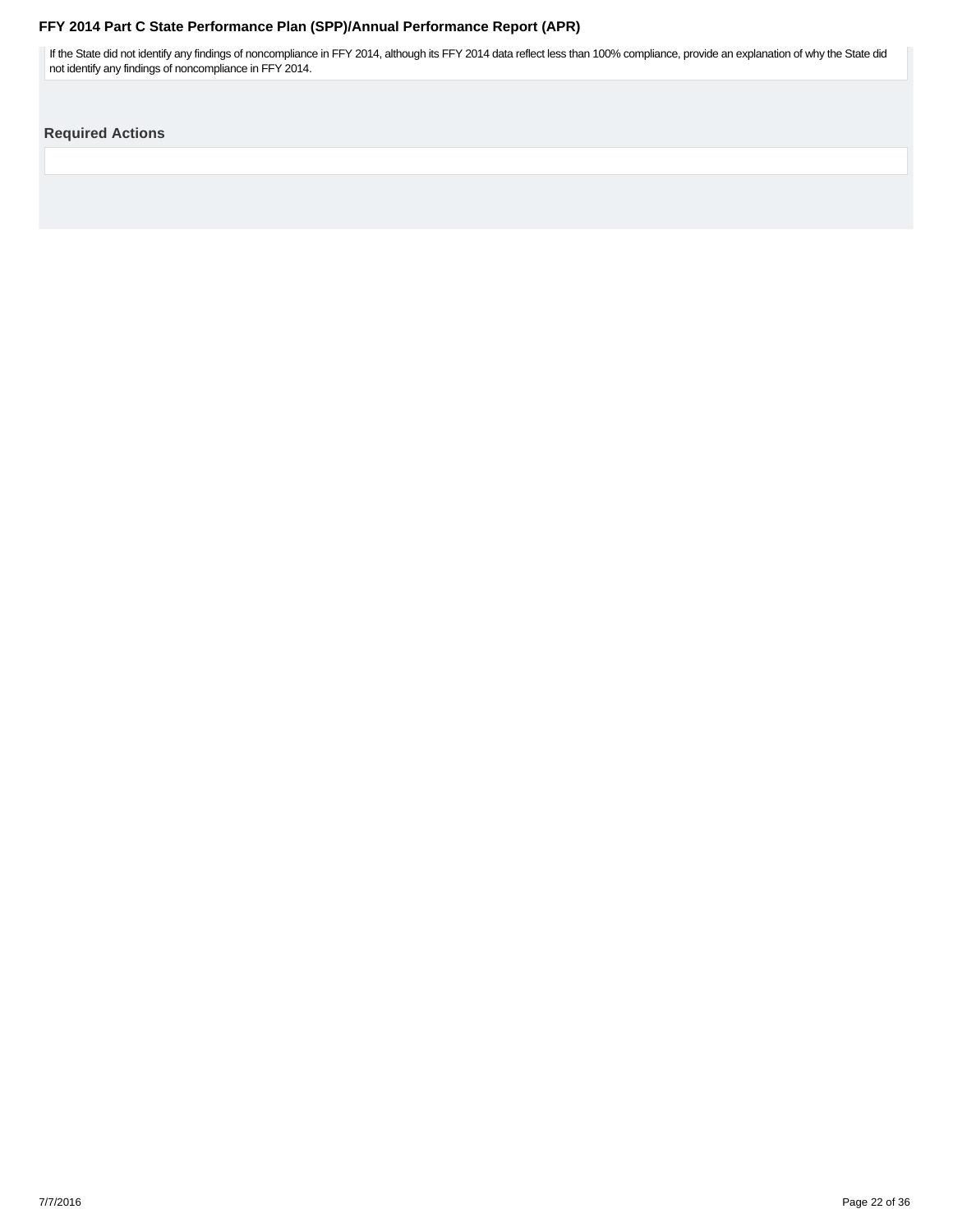# **Indicator 8B: Early Childhood Transition**

Monitoring Priority: Effective General Supervision Part C / Effective Transition

**Compliance indicator: The percentage of toddlers with disabilities exiting Part C with timely transition planning for whom the Lead Agency has:**

- **Developed an IFSP with transition steps and services at least 90 days, and at the discretion of all parties, not more than nine months, prior to the toddler's A. third birthday;**
- **Notified (consistent with any opt-out policy adopted by the State) the SEA and the LEA where the toddler resides at least 90 days prior to the toddler's third B. birthday for toddlers potentially eligible for Part B preschool services; and**
- C. Conducted the transition conference held with the approval of the family at least 90 days, and at the discretion of all parties, not more than nine months, **prior to the toddler's third birthday for toddlers potentially eligible for Part B preschool services.**

**(20 U.S.C. 1416(a)(3)(B) and 1442)**

#### **Historical Data**

Baseline Data: 2005

| <b>FFY</b> | 2004 | 2005   | 2006   | 2007   | 2008   | 2009   | 2010   | 2011   | 2012   | 2013   |
|------------|------|--------|--------|--------|--------|--------|--------|--------|--------|--------|
| Target     |      |        | 100%   | 100%   | 100%   | 100%   | 100%   | 100%   | 100%   | 100%   |
| Data       |      | 79.00% | 96.40% | 89.00% | 88.00% | 95.00% | 96.00% | 91.00% | 97.00% | 87.61% |
|            |      |        |        |        |        |        |        |        |        |        |

Key: Gray – Data Prior to Baseline Yellow – Baseline

#### **FFY 2014 - FFY 2018 Targets**

| <b>FFY</b> | 2014 | 2015 | 2016 | 2017 | 2018         |
|------------|------|------|------|------|--------------|
| Target     | 100% | 100% | 100% | 100% | 0.00<br>100% |

#### **FFY 2014 SPP/APR Data**

## **Data include notification to both the SEA and LEA**



| Number of toddlers with disabilities exiting<br>Part C where notification to the SEA and<br>LEA occurred at least 90 days prior to their<br>third birthday for toddlers potentially<br>eligible for Part B preschool services | Number of toddlers with disabilities exiting<br>Part C who were potentially eligible for Part<br>в | <b>FFY 2013</b><br>Data* | <b>FFY 2014</b><br>Target* | <b>FFY 2014</b><br><b>Data</b> |
|-------------------------------------------------------------------------------------------------------------------------------------------------------------------------------------------------------------------------------|----------------------------------------------------------------------------------------------------|--------------------------|----------------------------|--------------------------------|
| 252                                                                                                                                                                                                                           | 263                                                                                                | 87.61%                   | 100%                       | 95.82%                         |

Number of parents who opted out (this number will be subtracted from the number of toddlers with disabilities exiting Part C who were number of parents who opted out (this number will be subtracted from the number of toddiers with disabilities exiting Part C who were<br>potentially eligible for Part B when calculating the FFY 2014 Data)

# **Describe the method used to collect these data**

The state used the State Data System to collect this data. Part C selected the time period from July 1, 2014 to June 30, 2015 to reflect reporting for the full fiscal year.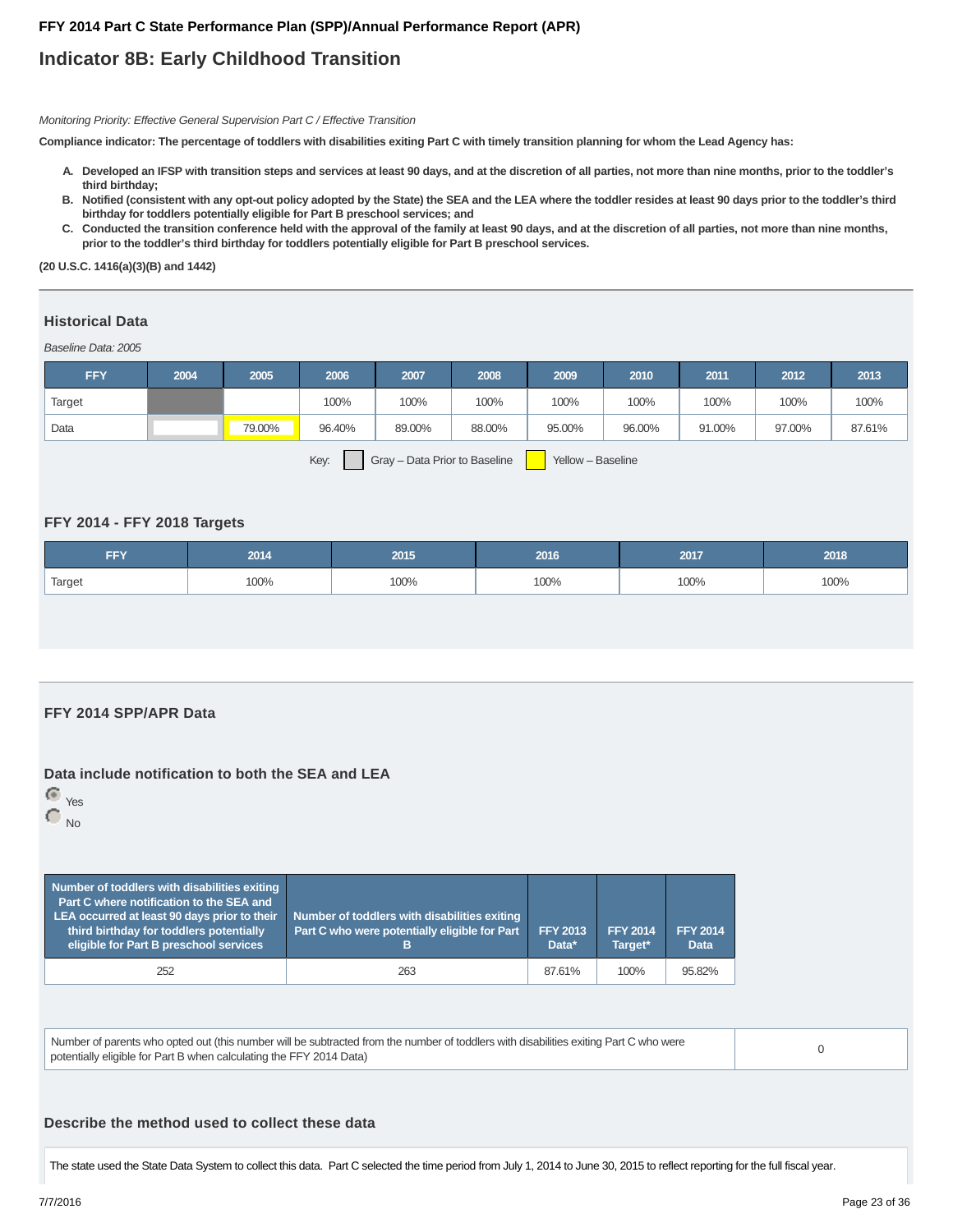**Do you have a written opt-out policy? No**

#### **What is the source of the data provided for this indicator?**

State monitoring

**C** State database

**Provide the time period in which the data were collected (e.g., September through December, fourth quarter, selection from the full reporting period).**

The time period this data were collected is July 1, 2014 through June 30, 2015 (the full reporting period.)

#### **Describe how the data accurately reflect data for infants and toddlers with IFSPs for the full reporting period.**

First Connections collected data for Indicator 8 from the Comprehensive Data System (CDS). Part C staff used the inquiry process to validate the information gathered in the states data system. Data for the annual report was collected from each provider type within the state. Local early intervention providers and state staff uses the system to enter data on the infants and toddlers that they serve and coordinate services for. Lead Agency staff designed the Comprehensive Data System to collect and display data that reflects the status of the infant and toddlers early intervention record. Arkansas' data staff are allowed access to the EIS providers electronic record that permits program staff to work closely with state staff and EIS provider to assist in providing clarification and support regarding data concerns. As part of the individual child record, the system includes, the date of the child's transition conference as required in the federal regulation. Report data was drawn from IFSP's with dates starting July 1, 2014- June 30 , 2015, and sent to EIS providers and state staff for certification and submission back to the Lead Agency. Since the agencies move to the CDS, the data was selected for this time period to certify the quality of the information submitted. First Connections carefully selected the time period close the end of the year to give the EIS providers and state staff additional time to master the interrelated parts of the system. In order to ensure the accuracy of the data; sufficient time was given to verify the data. Arkansas' data manager examined information that was reported for this time period to data for the full year (FFY2014) and determined that it is reflective of a full year.

#### **Actions required in FFY 2013 response**

None

#### **Correction of Findings of Noncompliance Identified in FFY 2013**

| Findings of Noncompliance Identified | <b>Findings of Noncompliance Verified</b><br>as Corrected Within One Year | <b>Findings of Noncompliance</b><br><b>Subsequently Corrected</b> | <b>Findings Not Yet Verified as Corrected</b> |
|--------------------------------------|---------------------------------------------------------------------------|-------------------------------------------------------------------|-----------------------------------------------|
|                                      |                                                                           |                                                                   |                                               |

#### **FFY 2013 Findings of Noncompliance Verified as Corrected**

Describe how the State verified that the source of noncompliance is correctly implementing the regulatory requirements

The states Quality Assurance staff issued letters of notification to local early intervention providers informing them of their non- compliance. Program letters informed EIS providers of their scores linked to SEA/LEA notifications. The provider notification stated the federal regulations and informed them that they must ensure that all children in their program receive timely transition planning and that they must correct all noncompliance. First Connections monitoring procedures allow EIS providers 90 days to correct identified noncompliance, however, correction must be made no later than one year from the date of notification to the local early intervention provider.

Part C staff also verified that each program previously cited for noncompliance is correctly implementing the specific regulatory requirements based on the staff review of updated data from the Comprehensive Data System indicating continued compliance with this indicator.

#### Describe how the State verified that each individual case of noncompliance was corrected

Arkanasas' verification process regarding correction of noncompliance, included an analysis of records for toddlers who did not receive timely transition planning and were not in compliance with requirements to verify that the children received transition services ( SEA/LEA notification ) although late, unless that child is no longer within the jurisdiction. First Connection staff certified that all noncompliance was corrected within one year of notification for each EIS provider.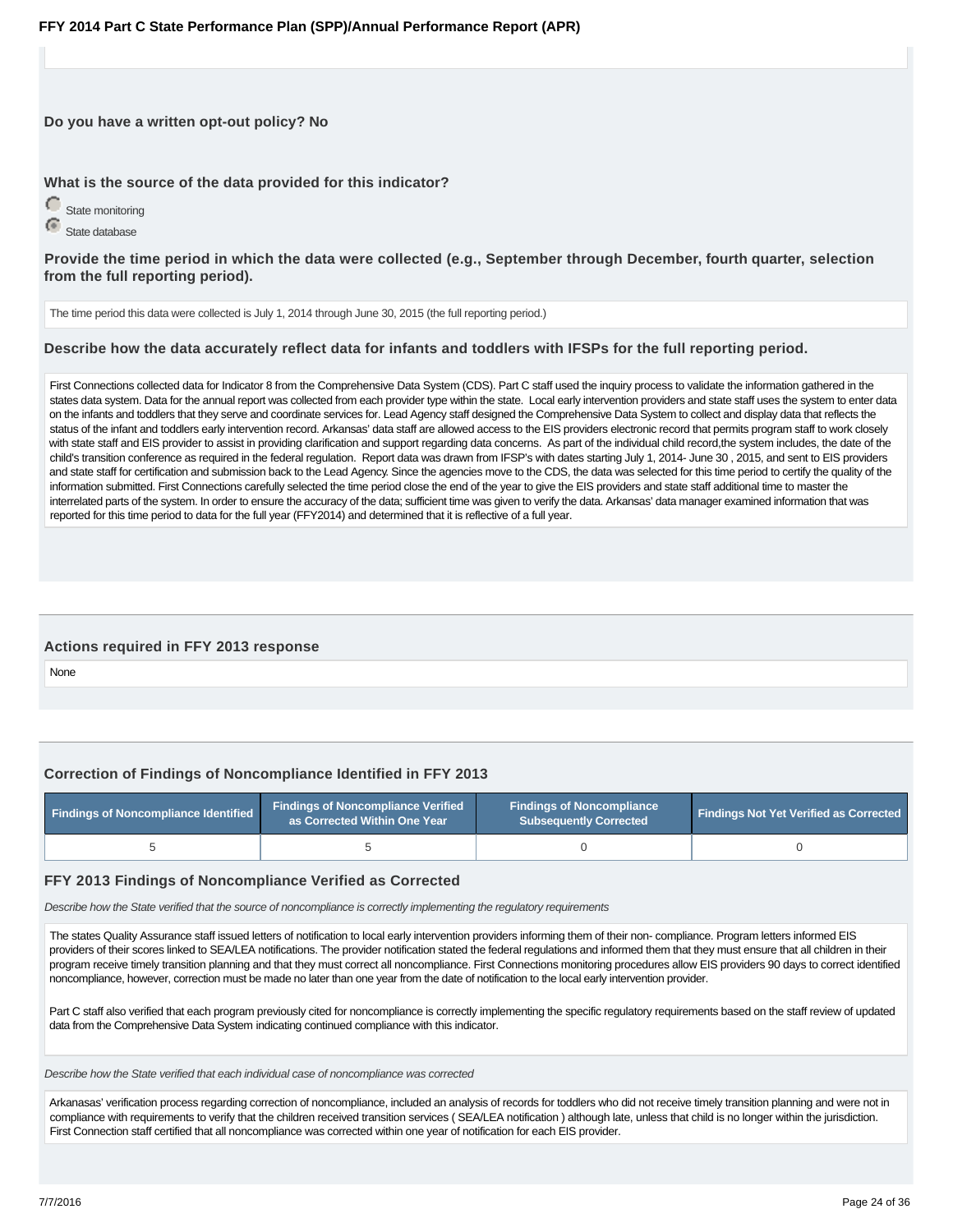#### **OSEP Response**

Because the State reported less than 100% compliance for FFY 2014, the State must report on the status of correction of noncompliance identified in FFY 2014 for this indicator. When reporting on the correction of noncompliance, the State must report, in the FFY 2015 SPP/APR, that it has verified that each EIS program or provider with noncompliance identified in FFY 2014 for this indicator: (1) is correctly implementing the specific regulatory requirements (i.e., achieved 100% compliance) based on a review of updated data such as data subsequently collected through on-site monitoring or a State data system; and (2) has corrected each individual case of noncompliance, unless the child is no longer within the jurisdiction of the EIS program or provider, consistent with OSEP Memo 09-02.

In the FFY 2015 SPP/APR, the State must describe the specific actions that were taken to verify the correction.

If the State did not identify any findings of noncompliance in FFY 2014, although its FFY 2014 data reflect less than 100% compliance, provide an explanation of why the State did not identify any findings of noncompliance in FFY 2014.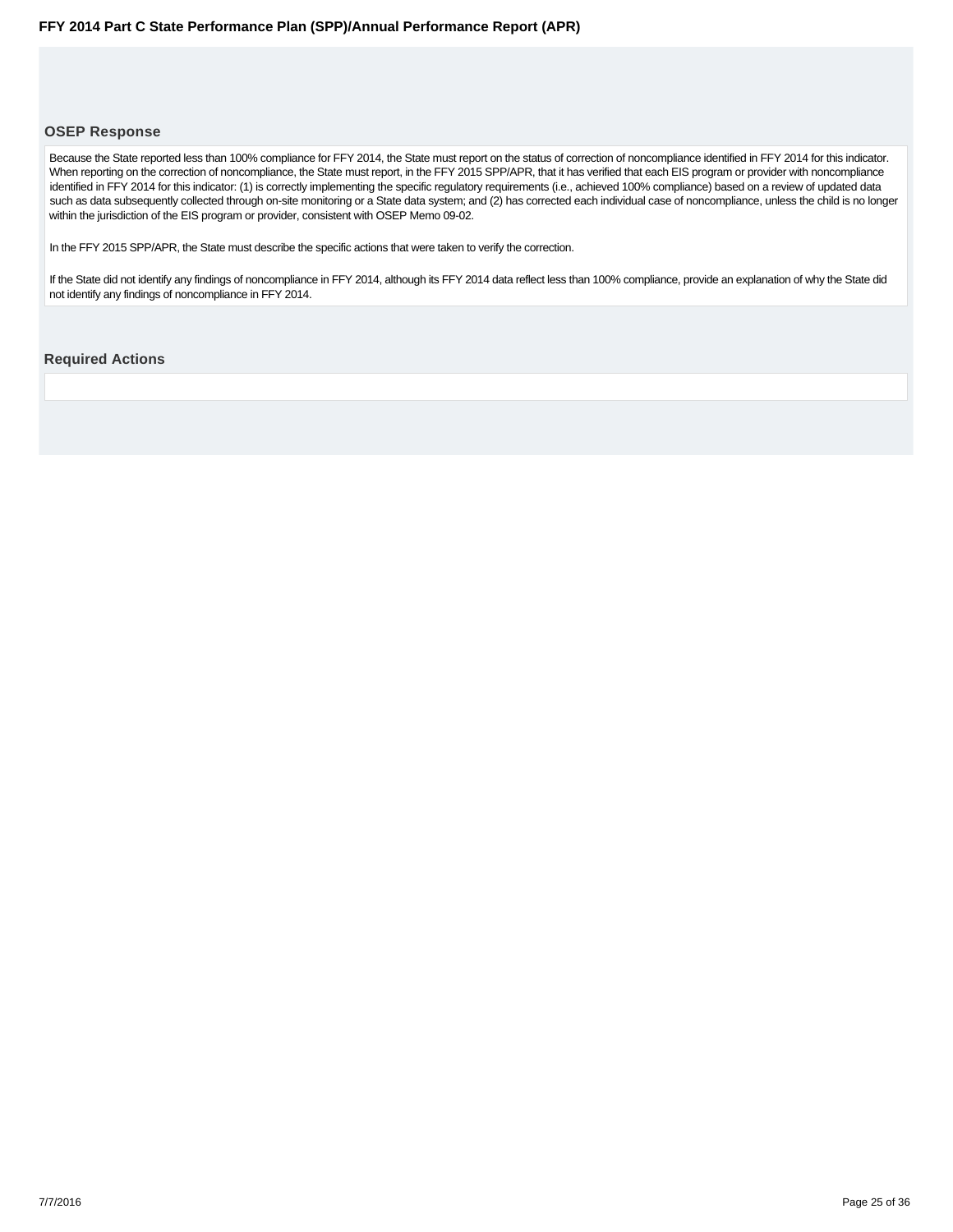# **Indicator 8C: Early Childhood Transition**

Monitoring Priority: Effective General Supervision Part C / Effective Transition

**Compliance indicator: The percentage of toddlers with disabilities exiting Part C with timely transition planning for whom the Lead Agency has:**

- **Developed an IFSP with transition steps and services at least 90 days, and at the discretion of all parties, not more than nine months, prior to the toddler's A. third birthday;**
- **Notified (consistent with any opt-out policy adopted by the State) the SEA and the LEA where the toddler resides at least 90 days prior to the toddler's third B. birthday for toddlers potentially eligible for Part B preschool services; and**
- C. Conducted the transition conference held with the approval of the family at least 90 days, and at the discretion of all parties, not more than nine months, **prior to the toddler's third birthday for toddlers potentially eligible for Part B preschool services.**

**(20 U.S.C. 1416(a)(3)(B) and 1442)**

#### **Historical Data**

Baseline Data: 2005

| <b>FFY</b> | 2004 | 2005   | 2006   | 2007   | 2008   | 2009   | 2010   | 2011   | 2012   | 2013   |
|------------|------|--------|--------|--------|--------|--------|--------|--------|--------|--------|
| Target     |      |        | 100%   | 100%   | 100%   | 100%   | 100%   | 100%   | 100%   | 100%   |
| Data       |      | 87.00% | 44.00% | 55.00% | 57.00% | 86.00% | 87.00% | 76.00% | 87.00% | 86.28% |
|            |      |        |        |        |        |        |        |        |        |        |

Key: Gray – Data Prior to Baseline Yellow – Baseline

#### **FFY 2014 - FFY 2018 Targets**

| FFY    | 2014 | 2015 | 2016 | 2017 | 2018 |
|--------|------|------|------|------|------|
| Target | 100% | 100% | 100% | 100% | 100% |

#### **FFY 2014 SPP/APR Data**

**Data reflect only those toddlers for whom the Lead Agency has conducted the transition conference held with the approval of the family at least 90 days, and at the discretion of all parties, not more than nine months, prior to the toddler's third birthday for toddlers potentially eligible for Part B preschool services**



**Number of toddlers with disabilities exiting Part C where the transition conference occurred at least 90 days, and at the discretion of all parties at least nine months prior to the toddler's third birthday for toddlers potentially eligible for Part B Number of toddlers with disabilities exiting Part C who were potentially eligible for Part B FFY 2013 Data\* FFY 2014 Target\* FFY 2014 Data** 160 263 86.28% 100% 83.59%

Number of toddlers for whom the parent did not provide approval for the transition conference (this number will be subtracted from the number of toddlers with disabilities exiting Part C who were potentially eligible for Part B when calculating the FFY 2014 Data) 1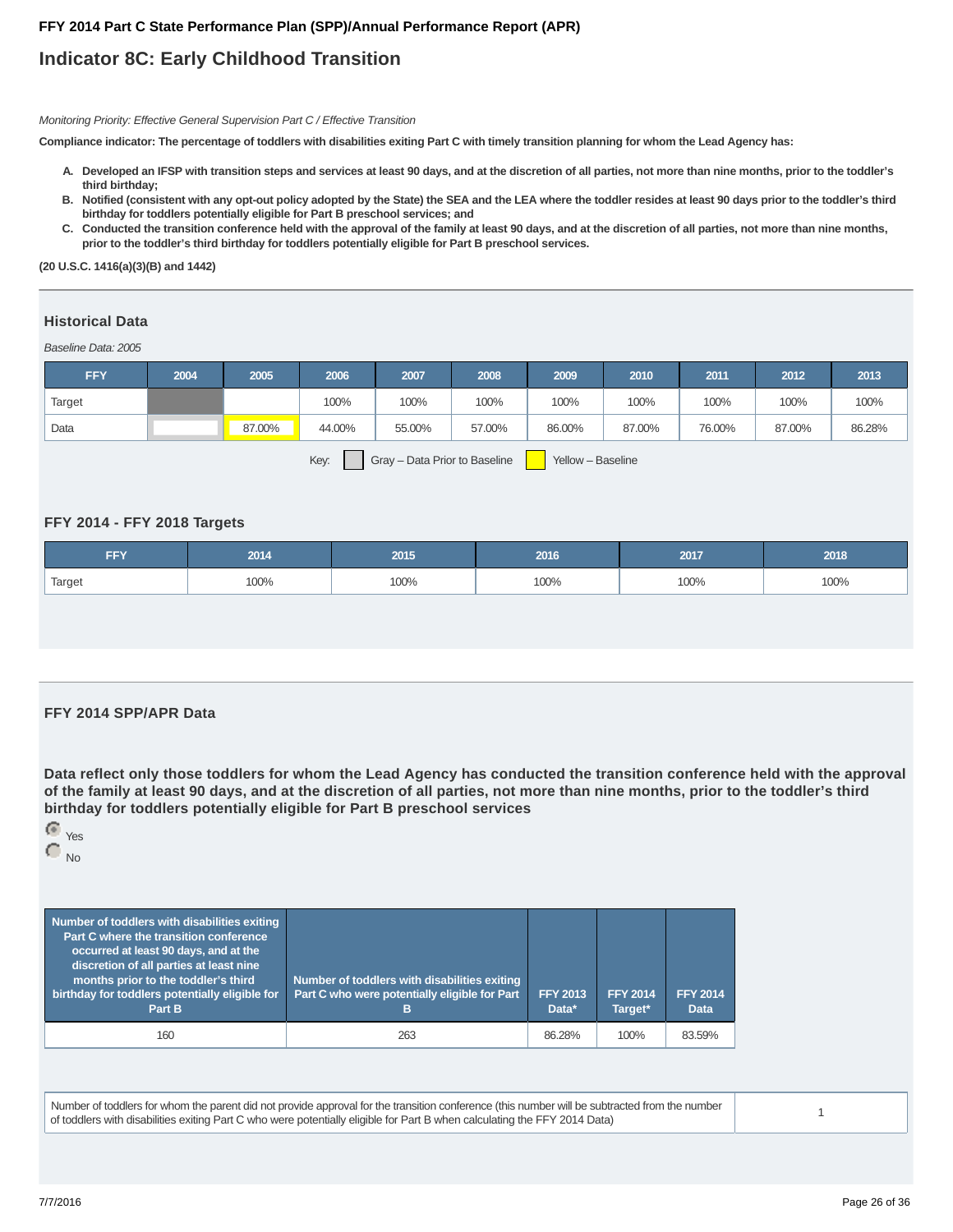Number of documented delays attributable to exceptional family circumstances (this number will be added to the Number of toddlers with disabilities exiting Part C where the transition conference occurred at least 90 days, and at the discretion of all parties at least nine months prior to the toddler's third birthday for toddlers potentially eligible for Part B)

59

# **Explanation of Slippage**

During the 2014 reporting period Arkansas Part C percentage of timely transition conferences declined slightly from 86.28% to 84.00% in the area of conducting transition conferences at least 90days, and at the discretion of all parties, not more than nine months, prior to the toddler's third birthday for toddlers potentially eligible for Part B preschool services. While the decrease is not significantly lower than the previous year, all Service Coordinators have been provided additional guidance and support to ensure that they understand the requirements regarding transition. Professional Development staff offers onsite and web based technical assistance to EIS providers and state staff that includes a detail review of tools and information to provide additional clarification. Arkansas will continue to analysis local program data to assist in determining appropriate strategies for program improvement.

#### **What is the source of the data provided for this indicator?**

State monitoring

State database

**Provide the time period in which the data were collected (e.g., September through December, fourth quarter, selection from the full reporting period).**

Arkansas selected the period of time from June 2013-July 01,2015 to collect data to represent reporting for the full physical year 2014.

#### **Describe how the data accurately reflect data for infants and toddlers with IFSPs for the full reporting period.**

First Connections collected data for Indicator 8 from the Comprehensive Data System (CDS). Part C staff used the inquiry process to validate the information gathered in the states data system. Data for the annual report was collected from each provider type within the state. Local early intervention providers and state staff uses the system to enter data on the infants and toddlers that they serve and coordinate services for. Lead Agency staff designed the Comprehensive Data System to collect and display data that reflects the status of the infant and toddlers early intervention record. Arkansas' data staff are allowed access to the EIS providers electronic record that permits program staff to work closely with state staff and EIS provider to assist in providing clarification and support regarding data concerns. As part of the individual child record, the system includes, the date of the childs transition conference as required in the federal regulation. Report data was drawn from IFSP's with dates starting July 1, 2014 - June 30, 2015, and sent to EIS providers and state staff for certification and submission back to the Lead Agency. Since the agencies move to the CDS, the data was selected for this time period to certify the quality of the information submitted. First Connections carefully selected the time period close the end of the year to give the EIS providers and state staff additional time to master the interrelated parts of the system. In order to ensure the accuracy of the data; sufficient time was given to verify the data. Arkansas' data manager examined information that was reported for this time period to data for the full year (FFY2014) and determined that it is reflective of a full year.

#### **Actions required in FFY 2013 response**

None

#### **Correction of Findings of Noncompliance Identified in FFY 2013**

| <b>Findings of Noncompliance Identified</b> | <b>Findings of Noncompliance Verified</b><br>as Corrected Within One Year | <b>Findings of Noncompliance</b><br>Subsequently Corrected | <b>Findings Not Yet Verified as Corrected</b> |
|---------------------------------------------|---------------------------------------------------------------------------|------------------------------------------------------------|-----------------------------------------------|
|                                             |                                                                           |                                                            |                                               |

#### **FFY 2013 Findings of Noncompliance Verified as Corrected**

Describe how the State verified that the source of noncompliance is correctly implementing the regulatory requirements

Lead Agency monitoring staff sent notification letters to early intervention service providers informing them of their non- compliance. The notification letter advised them of their position as it relates to timely transition conferences. Notification letters cited the federal regulations and informed them that they have to ensure that all children receive timely transition planning and that they must correct all noncompliance. First Connections procedures give the providers 90 days to correct identified noncompliance, however, correction must be made no later than one year from the date of notification to the early intervention service provider.

Part C staff also verified that each program previously cited for noncompliance is correctly implementing the specific regulatory requirements based on the staff review of updated data from the Comprehensive Data System indicating continued compliance with this indicator.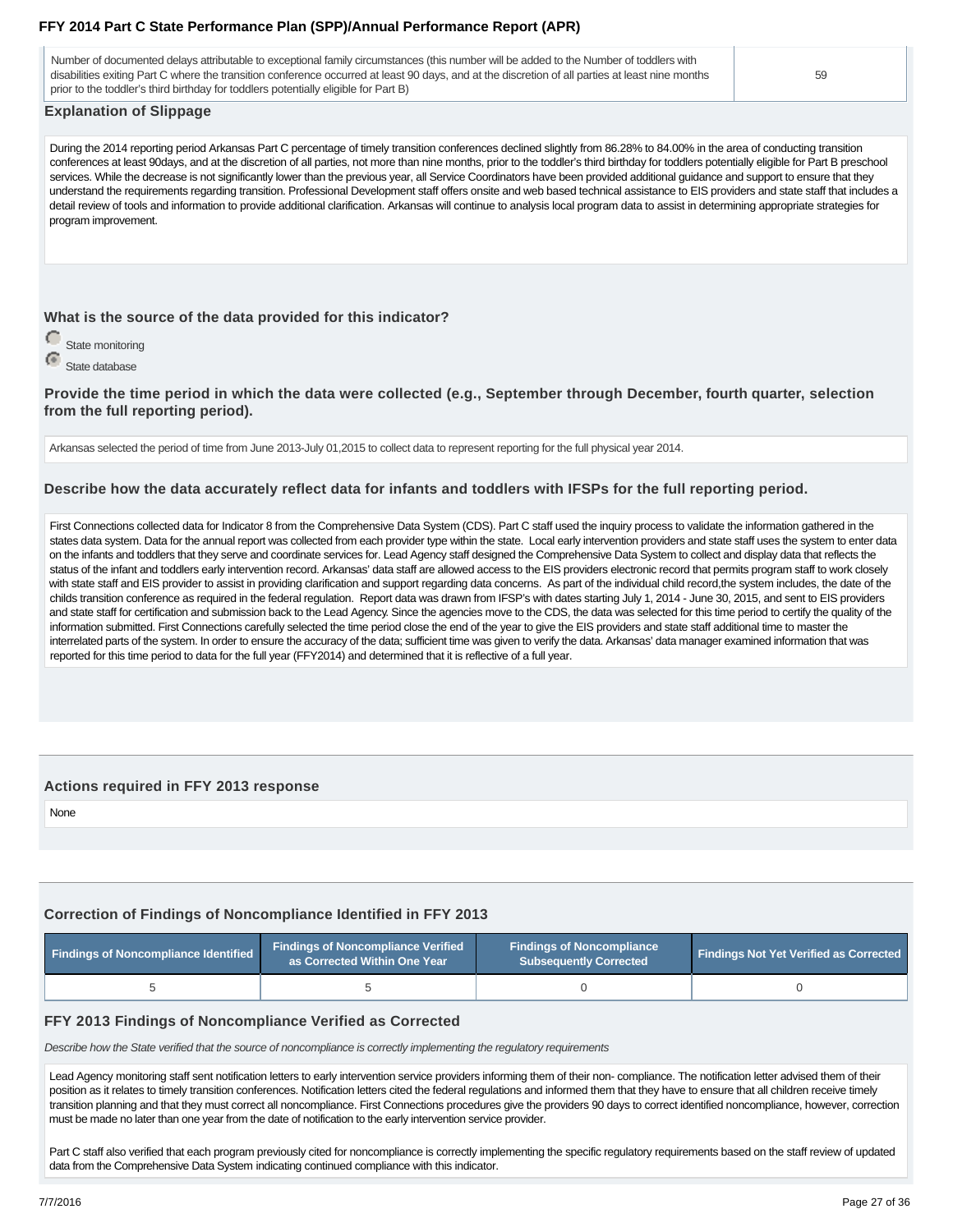Describe how the State verified that each individual case of noncompliance was corrected

The Part C process of verifying correction of noncompliance, involved an examination of files for toddlers who did not receive timely transition planning and were not in compliance with requirements to verify that the children received transition services ( transition conference) although late, unless that child is no longer within the jurisdiction of the program. Quality Assurance staff confirmed that all noncompliance was corrected within one year of notification to the EIS provider.

#### **OSEP Response**

The State appropriately reported that, "Report data was drawn from IFSP's with dates starting July 1, 2014- June 30, 2015, and sent to EIS providers and state staff for certification and submission back to the Lead Agency." Under the heading, "Provide the time period in which the data were collected," the State reported that, "Arkansas selected the period of time from June 2013-July 01,2015 to collect data to represent reporting for the full physical year 2014." The State needs to confirm that the data it reported in the FFY 2014 SPP/APR are from FFY 2014 (July 1, 2014 - June 30, 2015).

Because the State reported less than 100% compliance for FFY 2014, the State must report on the status of correction of noncompliance identified in FFY 2014 for this indicator. When reporting on the correction of noncompliance, the State must report, in the FFY 2015 SPP/APR, that it has verified that each EIS program or provider with noncompliance identified in FFY 2014 for this indicator: (1) is correctly implementing the specific regulatory requirements (i.e., achieved 100% compliance) based on a review of updated data such as data subsequently collected through on-site monitoring or a State data system; and (2) has corrected each individual case of noncompliance, unless the child is no longer within the jurisdiction of the EIS program or provider, consistent with OSEP Memo 09-02.

In the FFY 2015 SPP/APR, the State must describe the specific actions that were taken to verify the correction.

If the State did not identify any findings of noncompliance in FFY 2014, although its FFY 2014 data reflect less than 100% compliance, provide an explanation of why the State did not identify any findings of noncompliance in FFY 2014.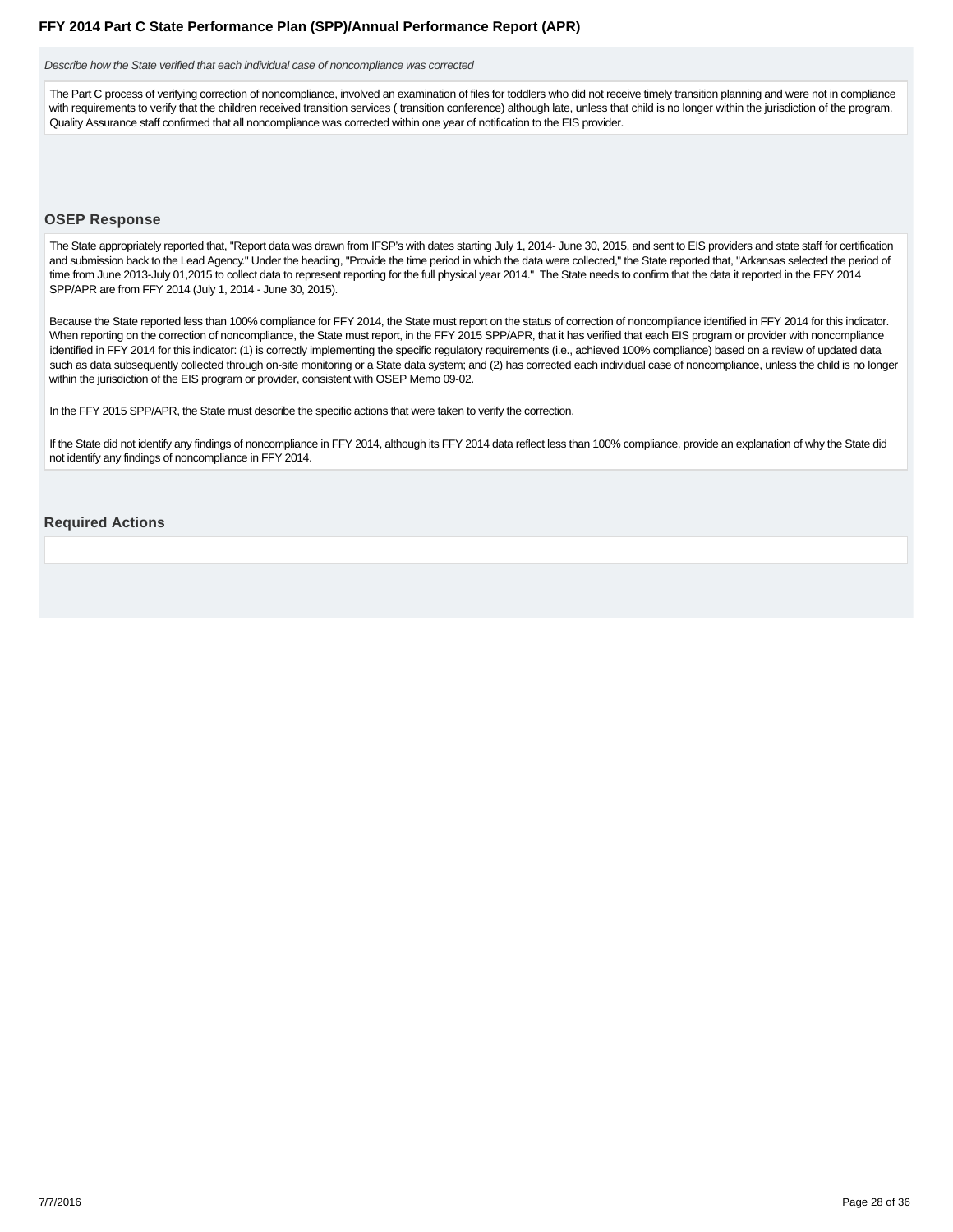# **Indicator 9: Resolution Sessions**

Monitoring Priority: Effective General Supervision Part C / General Supervision

**Results indicator: Percent of hearing requests that went to resolution sessions that were resolved through resolution session settlement agreements (applicable if Part B due process procedures are adopted).**

#### **(20 U.S.C. 1416(a)(3)(B) and 1442)**

# **Historical Data**

#### Baseline Data:

| <b>FFY</b>                                                                       | 2004 | 2005 | 2006 | 2007 | 2008 | 2009 | 2010 | 2011 | 2012 | 2013 |
|----------------------------------------------------------------------------------|------|------|------|------|------|------|------|------|------|------|
| Target $\geq$                                                                    |      |      |      |      |      |      |      |      |      |      |
| Data                                                                             |      |      |      |      |      |      |      |      |      |      |
| Gray - Data Prior to Baseline<br>Key:<br>Yellow - Baseline<br>Blue - Data Update |      |      |      |      |      |      |      |      |      |      |

#### **FFY 2014 - FFY 2018 Targets**

| <b>FFY</b>    | 2014 | 2015 | 2016 | 2017 | 2018 |
|---------------|------|------|------|------|------|
| Target $\geq$ |      |      |      |      |      |

Key:

**Targets: Description of Stakeholder Input** - Please see the Stakeholder Involvement section of the *introduction*.

Enter additional information about stakeholder involvement

### **Prepopulated Data**

| <b>Source</b>                                                                                      | <b>Date</b> | <b>Description</b>                                                       | <b>Data</b> | <b>Overwrite Data</b> |
|----------------------------------------------------------------------------------------------------|-------------|--------------------------------------------------------------------------|-------------|-----------------------|
| SY 2014-15 EMAPS IDEA Part<br>C Dispute Resolution Survey;<br>Section C: Due Process<br>Complaints | 11/5/2015   | 3.1(a) Number resolution sessions resolved through settlement agreements | n           | n                     |
| SY 2014-15 EMAPS IDEA Part<br>C Dispute Resolution Survey;<br>Section C: Due Process<br>Complaints | 11/5/2015   | 3.1 Number of resolution sessions                                        | n           |                       |

# **Explanation of Alternate Data**

Arkansas did not conduct any hearings during the 2014 reporting period.

# **FFY 2014 SPP/APR Data**

| 3.1(a) Number resolution sessions<br>resolved through settlement<br>agreements | 3.1 Number of resolution sessions | <b>FFY 2013</b><br>Data* | FFY 2014 Target* | <b>FFY 2014</b><br><b>Data</b> |
|--------------------------------------------------------------------------------|-----------------------------------|--------------------------|------------------|--------------------------------|
|                                                                                |                                   |                          |                  |                                |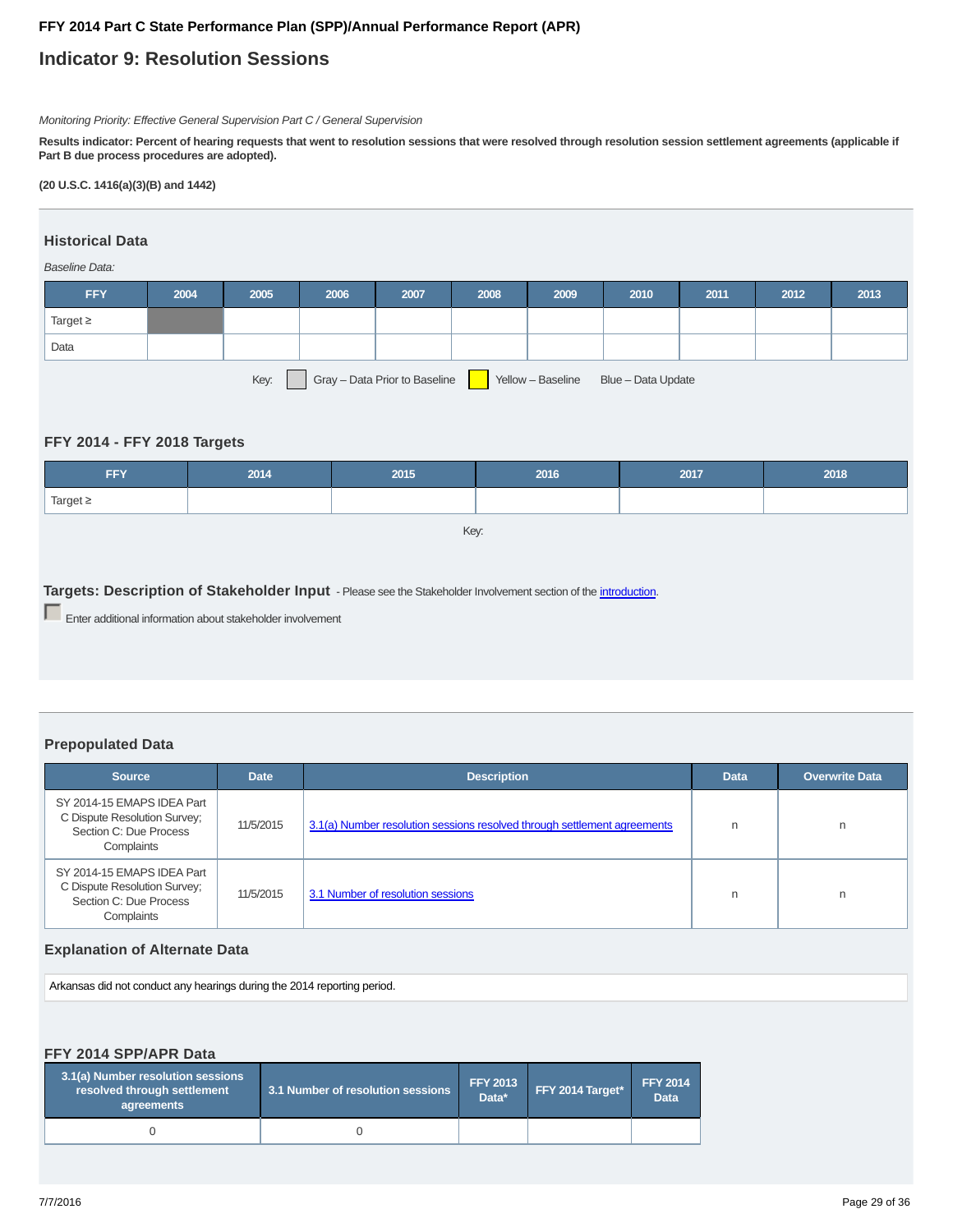# **Actions required in FFY 2013 response**

None

# **OSEP Response**

The State reported fewer than ten resolution sessions held in FFY 2014. The State is not required to provide targets until any fiscal year in which ten or more resolution sessions were held.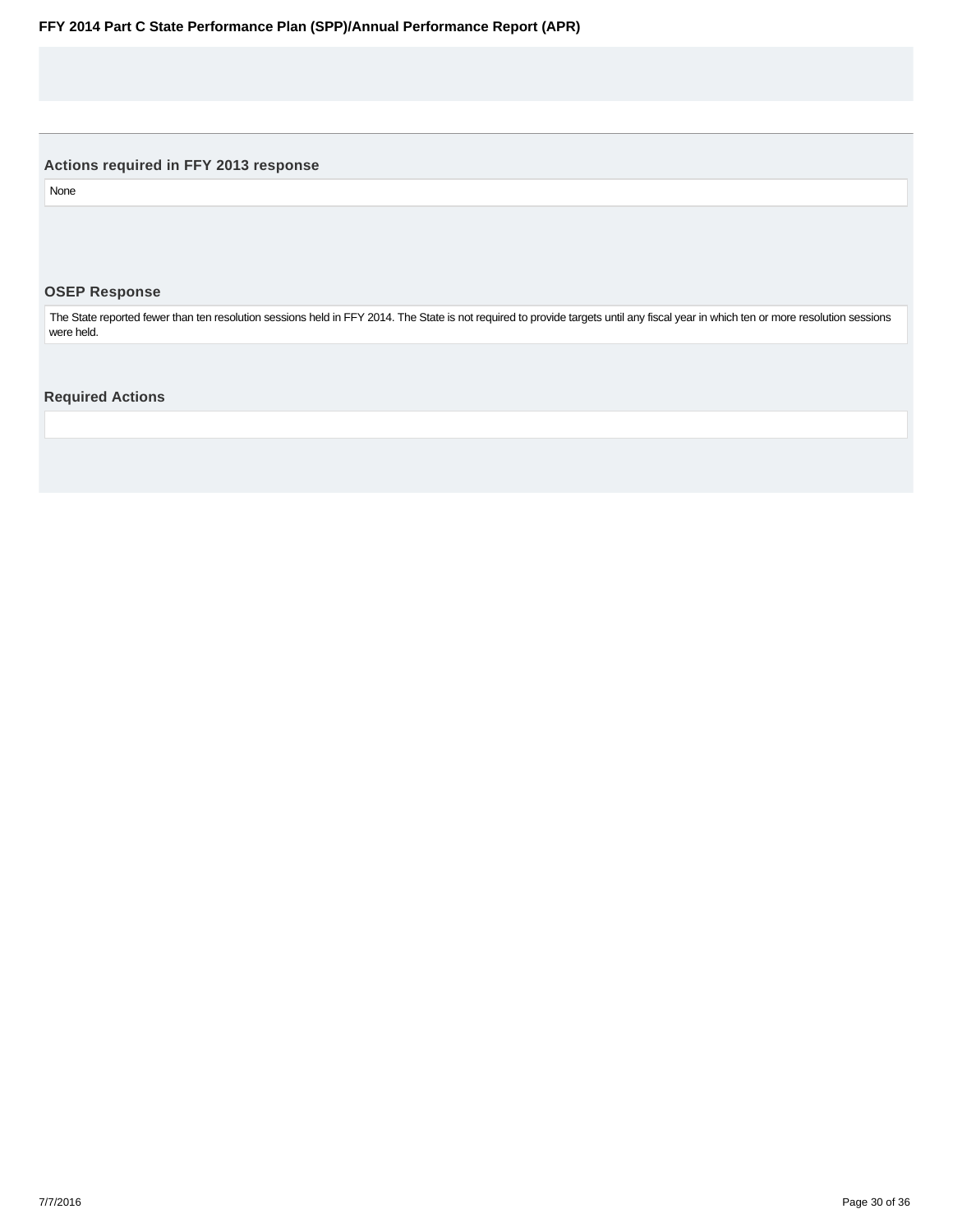# **Indicator 10: Mediation**

Monitoring Priority: Effective General Supervision Part C / General Supervision

**Results indicator: Percent of mediations held that resulted in mediation agreements.**

**(20 U.S.C. 1416(a)(3)(B) and 1442)**

#### **Historical Data**

#### Baseline Data: 2005

| <b>FFY</b>                                                                       | 2004 | 2005 | 2006 | 2007 | 2008 | 2009 | 2010 | 2011 | 2012 | 2013 |
|----------------------------------------------------------------------------------|------|------|------|------|------|------|------|------|------|------|
| Target $\geq$                                                                    |      |      |      | 100% |      |      |      |      |      | 100% |
| Data                                                                             |      |      |      |      |      |      |      | 100% |      |      |
| Key:<br>Gray - Data Prior to Baseline<br>Yellow - Baseline<br>Blue - Data Update |      |      |      |      |      |      |      |      |      |      |

# **FFY 2014 - FFY 2018 Targets**

| FFY           | 2014 | 2015 | 2016 | 2017 | 2018 |
|---------------|------|------|------|------|------|
| Target $\geq$ | 100% | 100% | 100% | 100% | 100% |

Key:

**Targets: Description of Stakeholder Input** - Please see the Stakeholder Involvement section of the *introduction*.

Enter additional information about stakeholder involvement

# **Prepopulated Data**

| Source                                                                                      | <b>Date</b> | <b>Description</b>                                                  | <b>Data</b> | <b>Overwrite Data</b> |
|---------------------------------------------------------------------------------------------|-------------|---------------------------------------------------------------------|-------------|-----------------------|
| SY 2014-15 EMAPS IDEA Part<br>C Dispute Resolution Survey;<br>Section B: Mediation Requests | 11/5/2015   | 2.1.a.i Mediations agreements related to due process complaints     | n           | null                  |
| SY 2014-15 EMAPS IDEA Part<br>C Dispute Resolution Survey;<br>Section B: Mediation Requests | 11/5/2015   | 2.1.b. iMediations agreements not related to due process complaints | n           | null                  |
| SY 2014-15 EMAPS IDEA Part<br>C Dispute Resolution Survey;<br>Section B: Mediation Requests | 11/5/2015   | 2.1 Mediations held                                                 | n           | null                  |

# **FFY 2014 SPP/APR Data**

| 2.1.b.i Mediations<br>2.1.a.i Mediations<br>agreements related to due<br>agreements not related to<br>due process complaints<br>process complaints |  | 2.1 Mediations held | <b>FFY 2013</b><br>Data* | <b>FFY 2014</b><br>Target* | <b>FFY 2014</b><br><b>Data</b> |
|----------------------------------------------------------------------------------------------------------------------------------------------------|--|---------------------|--------------------------|----------------------------|--------------------------------|
|                                                                                                                                                    |  |                     |                          | 100.00%                    |                                |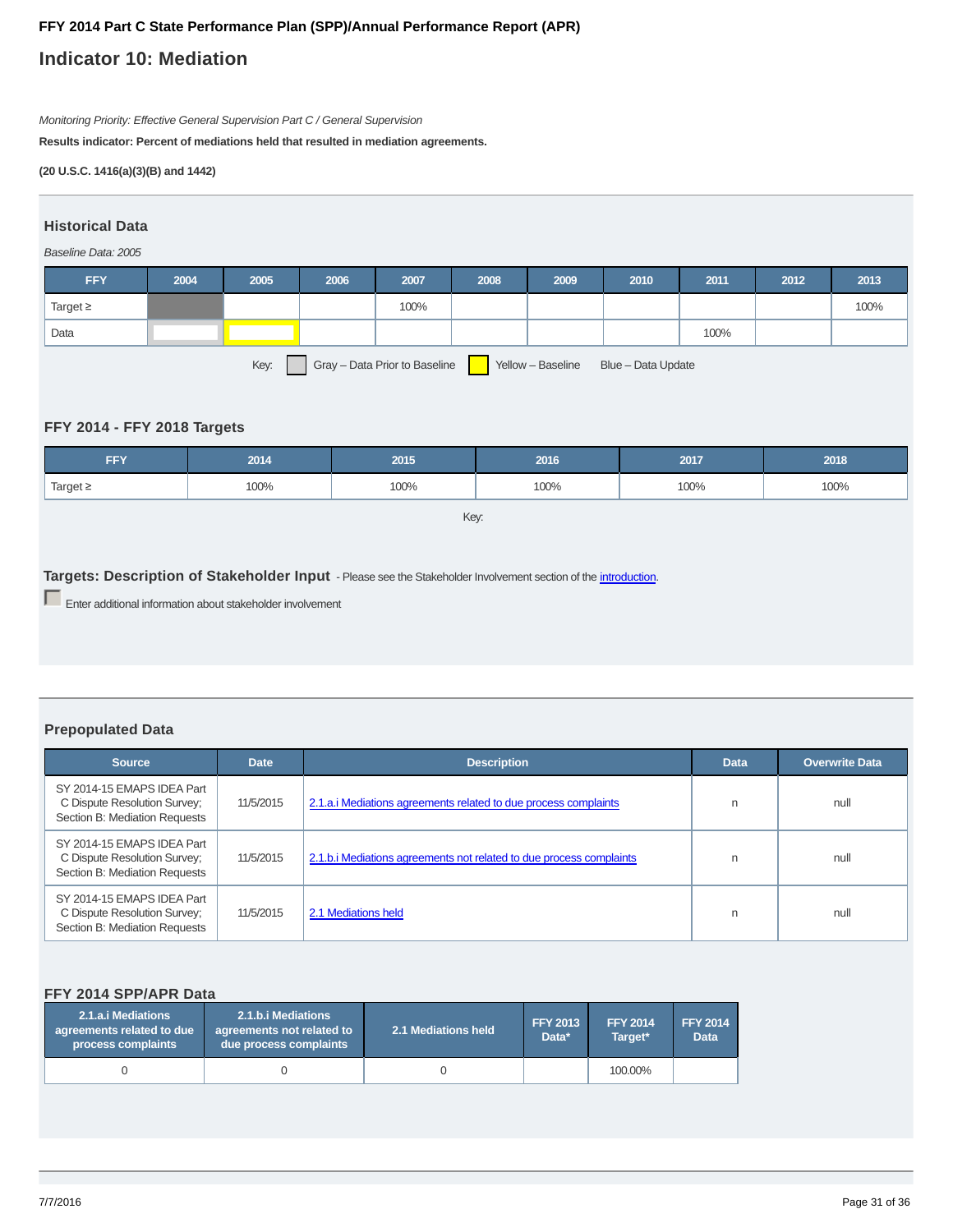# **Actions required in FFY 2013 response**

None

# **OSEP Response**

The State reported fewer than ten mediations held in FFY 2014. The State is not required to meet its targets until any fiscal year in which ten or more mediations were held.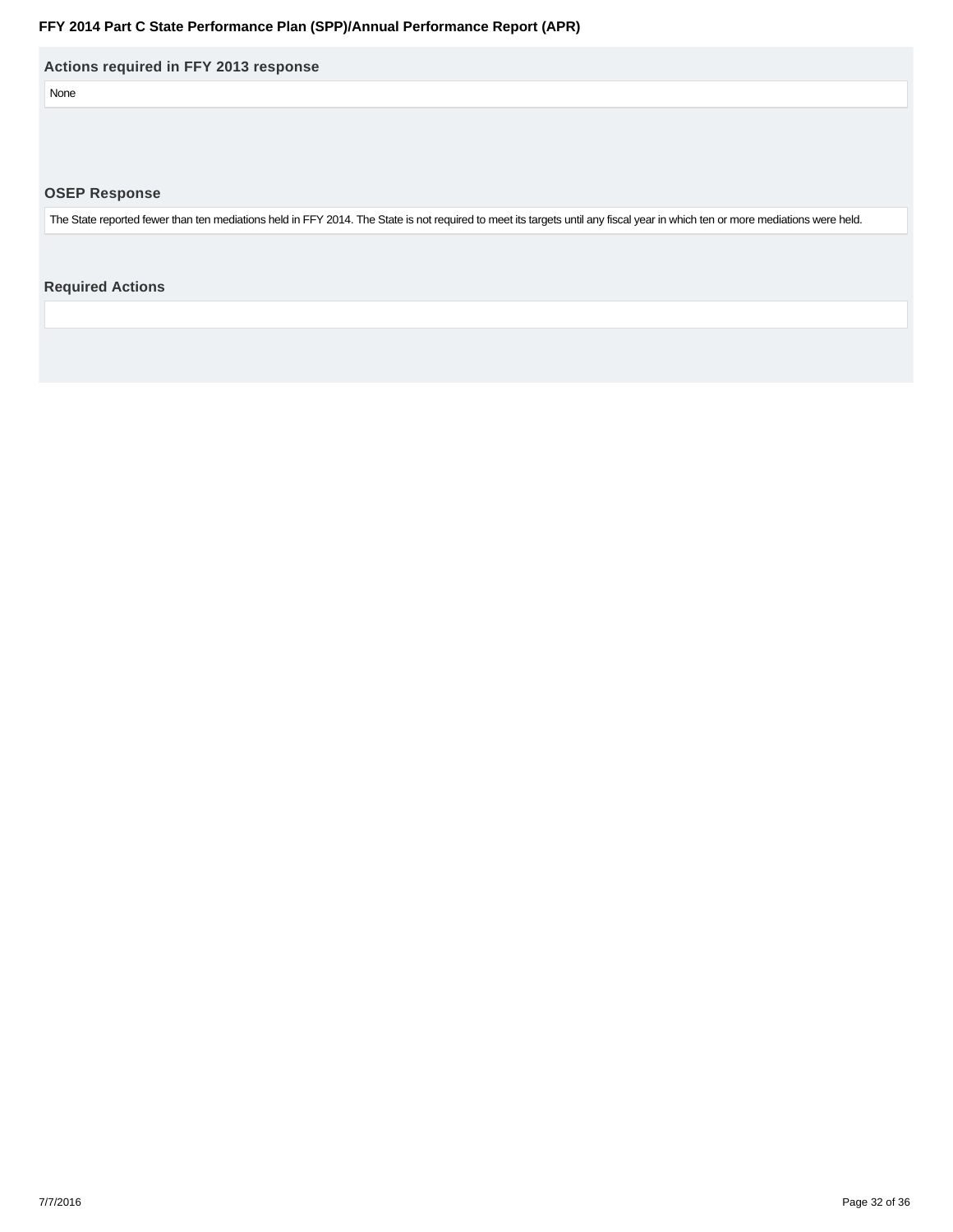# **Indicator 11: State Systemic Improvement Plan**

#### Monitoring Priority: General Supervision

**Results indicator: The State's SPP/APR includes a State Systemic Improvement Plan (SSIP) that meets the requirements set forth for this indicator.**



#### **FFY 2015 - FFY 2018 Targets**

| <b>FFY</b>                    | 2015                                                                                                                                                                                                       | 2016 | 2017 | 2018 |  |  |  |  |  |  |
|-------------------------------|------------------------------------------------------------------------------------------------------------------------------------------------------------------------------------------------------------|------|------|------|--|--|--|--|--|--|
| Target                        |                                                                                                                                                                                                            |      |      |      |  |  |  |  |  |  |
|                               | Key:                                                                                                                                                                                                       |      |      |      |  |  |  |  |  |  |
|                               |                                                                                                                                                                                                            |      |      |      |  |  |  |  |  |  |
| <b>Description of Measure</b> |                                                                                                                                                                                                            |      |      |      |  |  |  |  |  |  |
| Please see attachement below. |                                                                                                                                                                                                            |      |      |      |  |  |  |  |  |  |
|                               |                                                                                                                                                                                                            |      |      |      |  |  |  |  |  |  |
|                               | Targets: Description of Stakeholder Input - Please see the Stakeholder Involvement section of the introduction.<br>$\boxed{\smash{\checkmark}}$ Enter additional information about stakeholder involvement |      |      |      |  |  |  |  |  |  |
| Please see attachment below.  |                                                                                                                                                                                                            |      |      |      |  |  |  |  |  |  |
| Overview                      |                                                                                                                                                                                                            |      |      |      |  |  |  |  |  |  |
| Please see attachment below.  |                                                                                                                                                                                                            |      |      |      |  |  |  |  |  |  |
|                               |                                                                                                                                                                                                            |      |      |      |  |  |  |  |  |  |
|                               |                                                                                                                                                                                                            |      |      |      |  |  |  |  |  |  |

#### **Data Analysis**

A description of how the State identified and analyzed key data, including data from SPP/APR indicators, 618 data collections, and other available data as applicable, to: (1) select the State-identified Measurable Result(s) for Infants and Toddlers with Disabilities and their Families, and (2) identify root causes contributing to low performance. The description must include information about how the data were disaggregated by multiple variables (e.g., EIS program and/or EIS provider, geographic region, race/ethnicity, socioeconomic status, gender, etc.) As part of its data analysis, the State should also consider compliance data and whether those data present potential barriers to improvement. In addition, if the State identifies any concerns about the quality of the data, the description must include how the State will address these concerns. Finally, if additional data are needed, the description should include the methods and timelines to collect and analyze the additional data.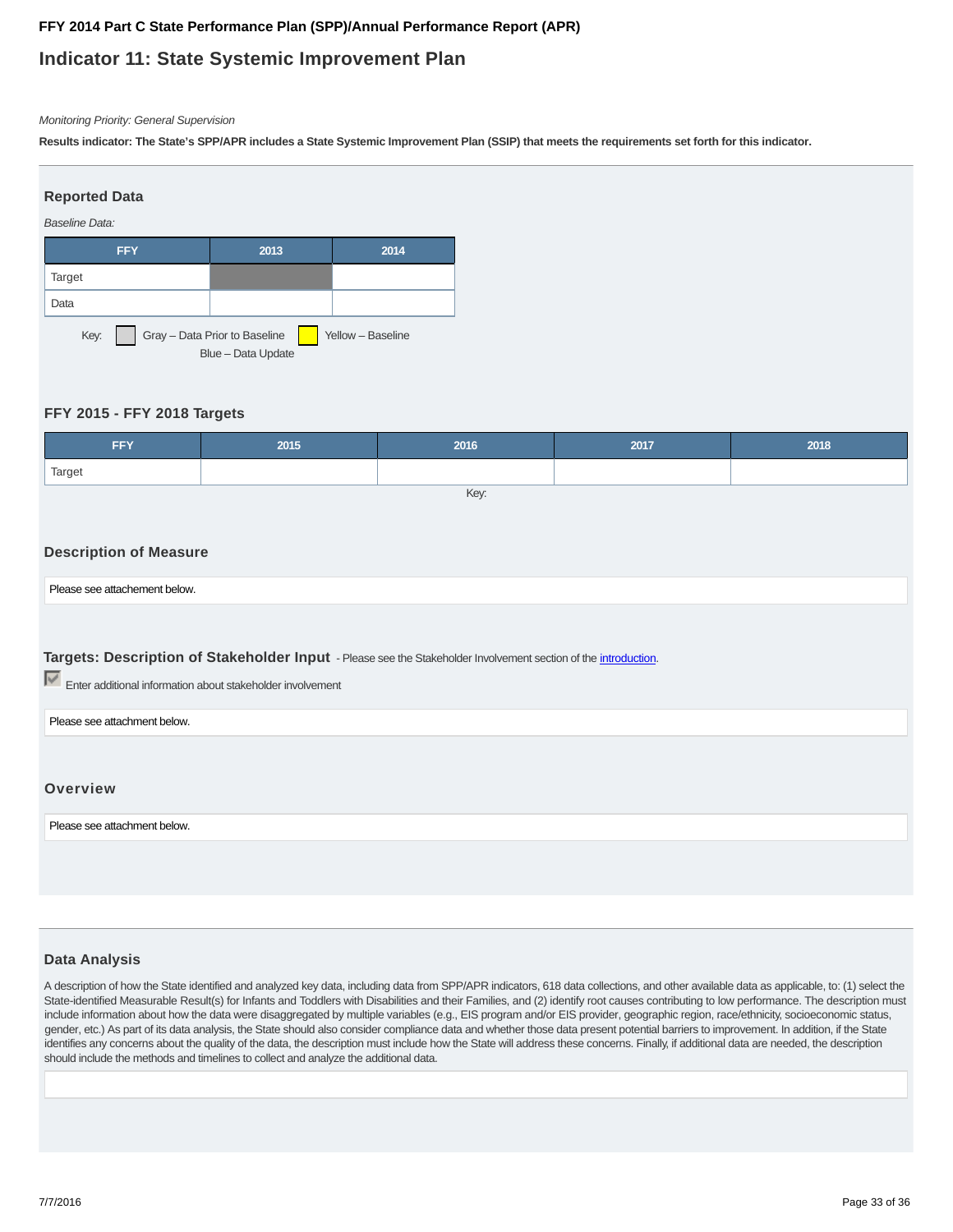#### **Analysis of State Infrastructure to Support Improvement and Build Capacity**

A description of how the State analyzed the capacity of its current infrastructure to support improvement and build capacity in EIS programs and/or EIS providers to implement, scale up, and sustain the use of evidence-based practices to improve results for infants and toddlers with disabilities and their families. State systems that make up its infrastructure include, at a minimum: governance, fiscal, quality standards, professional development, data, technical assistance, and accountability/monitoring. The description must include current strengths of the systems, the extent the systems are coordinated, and areas for improvement of functioning within and across the systems. The State must also identify current State-level improvement plans and other early learning initiatives, such as Race to the Top-Early Learning Challenge and the Home Visiting program and describe the extent that these new initiatives are aligned, and how they are, or could be, integrated with, the SSIP. Finally, the State should identify representatives (e.g., offices, agencies, positions, individuals, and other stakeholders) that were involved in developing Phase I of the SSIP and that will be involved in developing and implementing Phase II of the SSIP.

# **State-identified Measurable Result(s) for Infants and Toddlers with Disabilities and Their Families**

A statement of the result(s) the State intends to achieve through the implementation of the SSIP. The State-identified Measurable Result(s) for Infants and Toddlers with Disabilities and their Families must be aligned to an SPP/APR indicator or a component of an SPP/APR indicator. The State-identified Measurable Result(s) for Infants and Toddlers with Disabilities and their Families must be clearly based on the Data and State Infrastructure Analyses and must be a child- or family-level outcome in contrast to a process outcome. The State may select a single result (e.g., increase the rate of growth in infants and toddlers demonstrating positive social-emotional skills) or a cluster of related results (e.g., increase the percentage reported under child outcome B under Indicator 3 of the SPP/APR (knowledge and skills) and increase the percentage trend reported for families under Indicator 4 (helping their child develop and learn)).

**Statement** 

**Description** 

#### **Selection of Coherent Improvement Strategies**

An explanation of how the improvement strategies were selected, and why they are sound, logical and aligned, and will lead to a measurable improvement in the State-identified Measurable Result(s) for Infants and Toddlers with Disabilities and their Families. The improvement strategies should include the strategies, identified through the Data and State Infrastructure Analyses, that are needed to improve the State infrastructure and to support EIS program and/or EIS provider implementation of evidence-based practices to improve the State-identified result(s) for infants and toddlers with disabilities and their families. The State must describe how implementation of the improvement strategies will address identified root causes for low performance and ultimately build EIS program and/or EIS provider capacity to achieve the State-identified Measurable Result(s) for Infants and Toddlers with Disabilities and their Families.

#### Please see attachement.

### **Theory of Action**

A graphic illustration that shows the rationale of how implementing the coherent set of improvement strategies selected will increase the State's capacity to lead meaningful change in EIS programs and/or EIS providers, and achieve improvement in the State-identified Measurable Result(s) for Infants and Toddlers with Disabilities and their Families.

**Submitted Theory of Action: No Theory of Action Submitted** 

**Provide a description of the provided graphic illustration (optional)**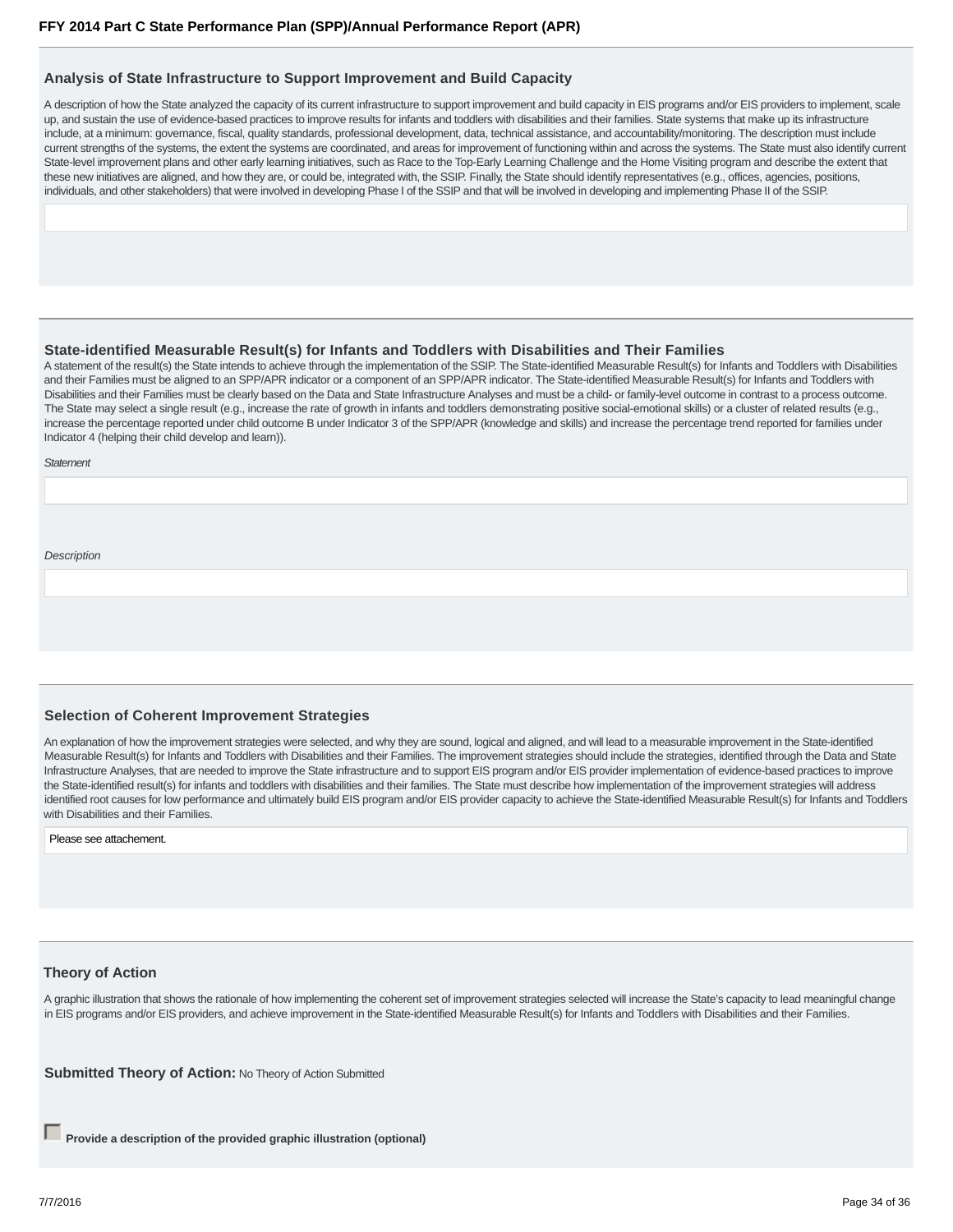#### **Infrastructure Development**

(a) Specify improvements that will be made to the State infrastructure to better support EIS programs and providers to implement and scale up EBPs to improve results for infants and toddlers with disabilities and their families.

(b) Identify the steps the State will take to further align and leverage current improvement plans and other early learning initiatives and programs in the State, including Race to the Top-Early Learning Challenge, Home Visiting Program, Early Head Start and others which impact infants and toddlers with disabilities and their families.

(c) Identify who will be in charge of implementing the changes to infrastructure, resources needed, expected outcomes, and timelines for completing improvement efforts.

(d) Specify how the State will involve multiple offices within the State Lead Agency, as well as other State agencies and stakeholders in the improvement of its infrastructure.

Please see attachment

#### **Support for EIS programs and providers Implementation of Evidence-Based Practices**

(a) Specify how the State will support EIS providers in implementing the evidence-based practices that will result in changes in Lead Agency, EIS program, and EIS provider practices to achieve the SIMR(s) for infants and toddlers with disabilities and their families.

(b) Identify steps and specific activities needed to implement the coherent improvement strategies, including communication strategies and stakeholder involvement; how identified barriers will be addressed; who will be in charge of implementing; how the activities will be implemented with fidelity; the resources that will be used to implement them; and timelines for completion.

(c) Specify how the State will involve multiple offices within the Lead Agency (and other State agencies such as the SEA) to support EIS providers in scaling up and sustaining the implementation of the evidence-based practices once they have been implemented with fidelity.

Please see attachement

#### **Evaluation**

(a) Specify how the evaluation is aligned to the theory of action and other components of the SSIP and the extent to which it includes short-term and long-term objectives to measure implementation of the SSIP and its impact on achieving measurable improvement in SIMR(s) for infants and toddlers with disabilities and their families.

(b) Specify how the evaluation includes stakeholders and how information from the evaluation will be disseminated to stakeholders.

(c) Specify the methods that the State will use to collect and analyze data to evaluate implementation and outcomes of the SSIP and the progress toward achieving intended improvements in the SIMR(s).

(d) Specify how the State will use the evaluation data to examine the effectiveness of the implementation; assess the State's progress toward achieving intended improvements; and to make modifications to the SSIP as necessary.

Please see attachment

#### **Technical Assistance and Support**

Describe the support the State needs to develop and implement an effective SSIP. Areas to consider include: Infrastructure development; Support for EIS programs and providers implementation of EBP; Evaluation; and Stakeholder involvement in Phase II.

Please see attachement

#### **OSEP Response**